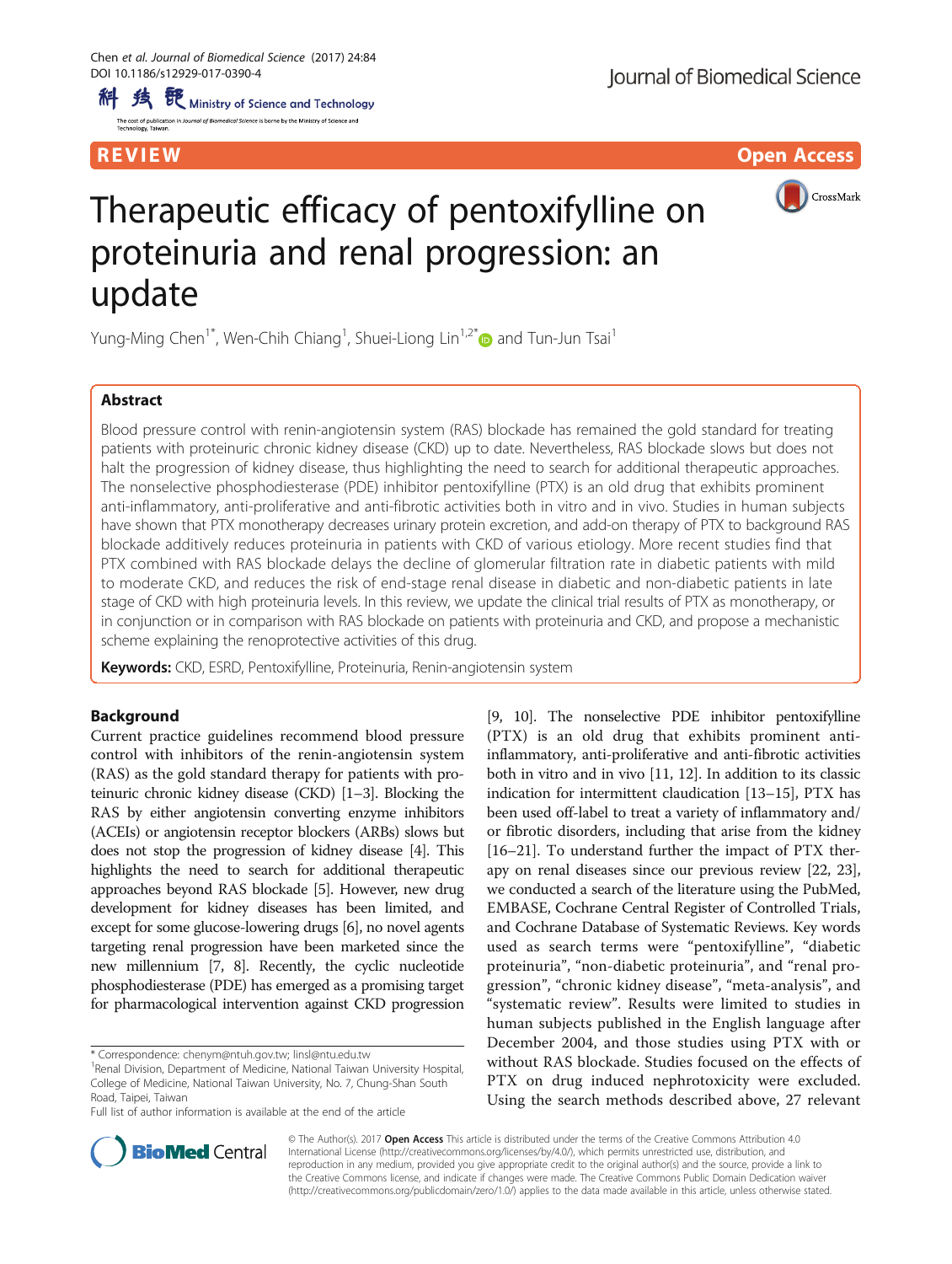articles were retrieved and evaluated. The populations studied were patients with CKD across all 5 stages. We stratify these studies based on the treatment intervals and primary endpoints, i.e., short-term effects ( $\leq 6$  months), either monotherapy or add-on existing RAS blockade, on proteinuria; longer term  $(\geq 12 \text{ months})$  add-on therapy to background RAS blockers on renal function. Of the 27 studies, 4 analyzed the effect of PTX on non-diabetic proteinuria, 13 assessed the effect of PTX on diabetic proteinuria, including 3 meta-analyses and systematic reviews, and 10 evaluated the changes in estimated glomerular filtration rate (eGFR), including 4 randomized clinical trials, 3 meta-analyses and systematic reviews and 3 cohort observational studies. In this narrative review, we update the clinical trial results of PTX as monotherapy, or in conjunction or in comparison with RAS blockade, on patients with proteinuria and CKD, and propose a mechanistic scheme based on our prior works to account for the renoprotective activities of this drug.

# Main text

### Efficacy of PTX on non-diabetic proteinuria

Table [1](#page-2-0) shows representative studies examining the efficacy of PTX on non-diabetic patients with proteinuria. Chen et al. [[24](#page-12-0)]. reported that treatment with PTX at a dose of 800 mg daily for 6 months decreased proteinuria from averaging 2.82 to 1.79  $g/g$  Creatinine ( $g/gCr$ ) in 17 primary glomerulonephritic patients. The efficacy was associated with reduced urinary monocyte chemoattractant protein (MCP)-1 excretion, proposing a mechanistic basis for PTX in non-diabetic patients with proteinuria. Then, in a placebo-controlled, cross-over study, Renke et al. [[25](#page-12-0)] found PTX at a dose of 1200 mg daily reduced proteinuria by 26% in comparison with placebo in 22 non-diabetic patients with proteinuria between 0.4 and 4.3 g/day and eGFR >30 mL/min/1.73 m<sup>2</sup>. No differences were found between crossover periods in C-reactive protein (CRP), α1-microglobulin, and urinary N-acetyl-beta-d-glucosaminidase. More recently, in a double-blind, placebocontrolled trial, Badri et al. [[26\]](#page-12-0) observed add-on PTX to background RAS blockade at a dose of 800–1200 mg daily for 6 months additively decreased proteinuria in 18 patients with membranous nephropathy displaying urinary protein excretion >500 mg/day.

In addition to native kidney disease, PTX also works in the setting of transplant kidneys. An early randomized double-blind trial found that PTX at a dose of 800– 1200 mg daily ameliorated the consequences of rejection on graft survival comparing to placebo during the first 6 months after transplantation [\[27\]](#page-12-0). Subsequent studies revealed temporary anti-proteinuric effects of PTX in biopsy proved chronic allograft nephropathy under RAS blockade and triple immunosuppressive therapy. The graft function was stabilized in more than half of PTX-treated patients at the end of 6-month follow-up, supporting a renoprotective role of this drug for graft disease [\[28](#page-12-0), [29](#page-12-0)]. Unfortunately, all the studies mentioned above suffered the caveats of small sample size, short periods of observation and bias-prone designs, which preclude drawing a firm conclusion for the efficacy of PTX on non-diabetic patients with proteinuria.

#### Efficacy of PTX on diabetic proteinuria

Diabetic kidney disease (DKD) or diabetic nephropathy has become the single most important primary etiology of endstage renal disease (ESRD) worldwide [\[30\]](#page-12-0), and the pathophysiology of which has been attributed to various metabolic and hemodynamic factors [\[31, 32](#page-12-0)]. Not surprisingly, glycemic control and blood pressure control with RAS blockade are widely accepted as the standard therapy for people with DKD. Besides these conventional approaches, inflammatory processes induced by tumor necrosis factor (TNF)-α has emerged as an alternative therapeutic target for patients with DKD [[33](#page-12-0)–[35](#page-12-0)]. Consistent with this notion, PTX which is a known inhibitor for TNF- $\alpha$  [\[36](#page-12-0), [37](#page-12-0)] has been used as an anti-proteinuric agent in DKD patients [[38](#page-12-0)]. Table [2](#page-3-0) lists the representative studies assessing the efficacy of PTX on proteinuria in DKD patients. First, Aminorroaya et al. [[39\]](#page-12-0) and Rodríguez-Morán et al. [\[40](#page-12-0)] observed PTX at a dose of 400 mg three times daily displayed anti-proteinuric effects comparable to that achieved with captopril 25 mg three time daily in non-hypertensive patients with type 2 diabetes. These studies showed that PTX is non-inferior to ACEI for the anti-proteinuric effect, suggesting a role of PTX in the management of diabetic proteinuria. Then, in a randomized, open-label trial, Navarro et al. [[41](#page-12-0)] found add-on PTX at a dose of 1200 mg daily to background ARB for 4 months additively decreased proteinuria in patients with type 2 diabetes. This extra antiproteinuric effect of PTX was associated with reduced serum and urinary levels of TNF-α. However, only the change of urinary TNF-α correlated with the change of albuminuria. Meanwhile, in another trial using doubleblind, placebo-controlled design, PTX at a dose of 1200 mg daily for 4 months reduced both high (glomerular) and low (tubular) molecular weight urinary protein excretion in normotensive type 2 diabetes patients with microalbuminuria [[42\]](#page-12-0).

Later investigators consistently found that add-on PTX on top of RAS blockade led to a greater reduction of proteinuria in patients with type 2 DKD across CKD stages 1 to 3, and the benefit of which was independent of metabolic or blood pressure control [[43](#page-12-0), [44](#page-12-0)]. Of note, PTX's anti-proteinuric activity could still be evident at a dose of 400 mg daily on top of RAS blockade over 6 months [[44](#page-12-0)]. Roozbeh et al. [[45](#page-12-0)] observed a modest decrease in systolic blood pressure associated with proteinuria reduction in patients treated with PTX and captopril, compared to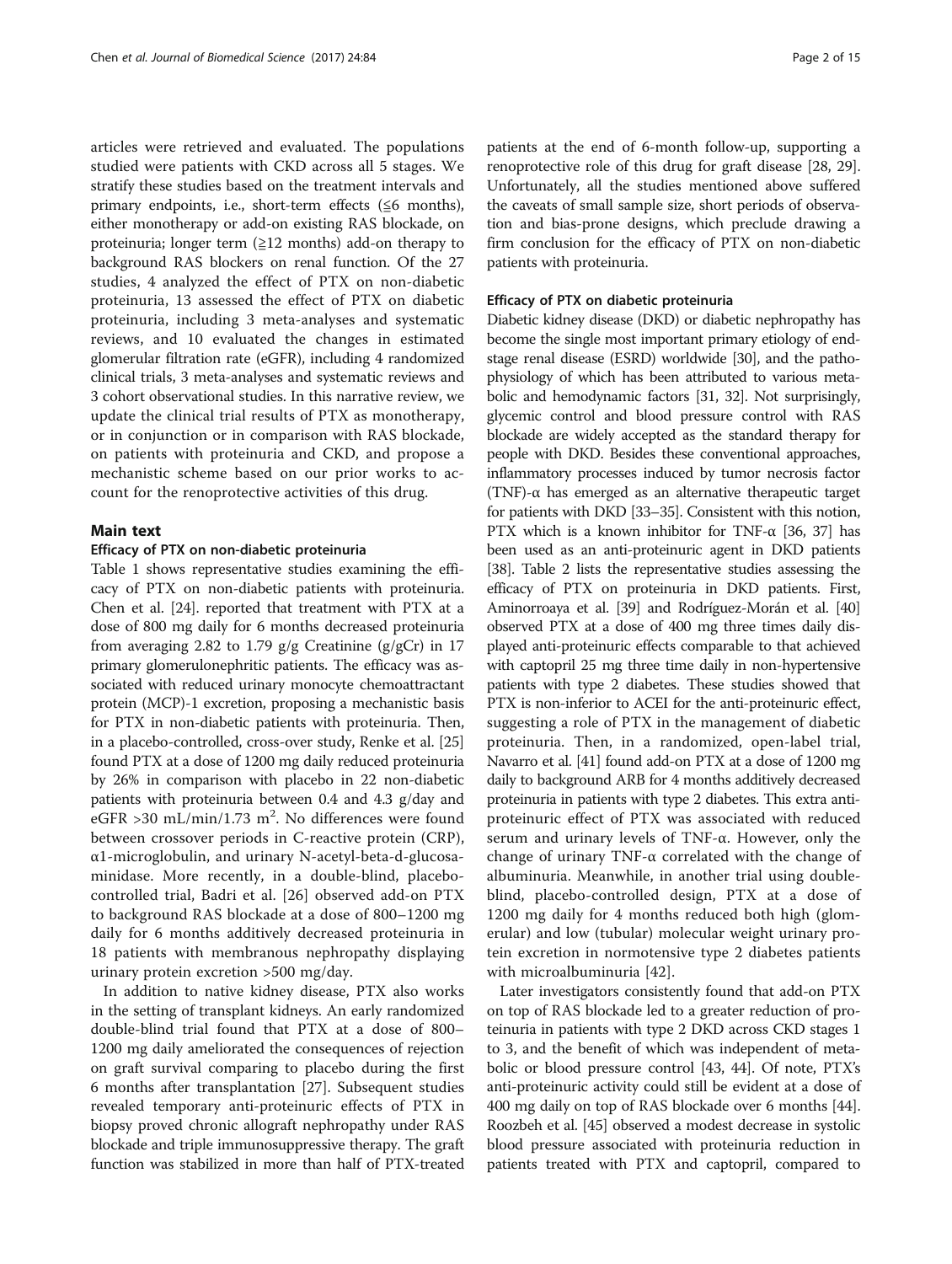<span id="page-2-0"></span>

|                                        |                                                                                                                                                   | Table 1 Studies examining the efficacy of PTX on non-diabetic proteinuria                                                                                                                                                                                            |                                                        |                                                                                                                                  |                                                                                                                                                                                                                                                                                                                                                                                                                                  |                                                                                                                                                                                                                                                                                                          |
|----------------------------------------|---------------------------------------------------------------------------------------------------------------------------------------------------|----------------------------------------------------------------------------------------------------------------------------------------------------------------------------------------------------------------------------------------------------------------------|--------------------------------------------------------|----------------------------------------------------------------------------------------------------------------------------------|----------------------------------------------------------------------------------------------------------------------------------------------------------------------------------------------------------------------------------------------------------------------------------------------------------------------------------------------------------------------------------------------------------------------------------|----------------------------------------------------------------------------------------------------------------------------------------------------------------------------------------------------------------------------------------------------------------------------------------------------------|
| Investigators, years<br>Ref.           | Patients, number                                                                                                                                  | Study design                                                                                                                                                                                                                                                         | PTX dose, duration                                     | Background RAS blockade                                                                                                          | Main outcome findings                                                                                                                                                                                                                                                                                                                                                                                                            | Safety profiles                                                                                                                                                                                                                                                                                          |
| Chen et al., 2006 [24] Subnephrotic GN | CKD stages 1 to 4,<br>$N = 17$                                                                                                                    | Open-label, single arm                                                                                                                                                                                                                                               | twice daily), 6 months<br>800 mg/day (400 mg           | immune-suppressive agents<br>No RAS blockade or                                                                                  | proteinuria, in conjunction<br>with a decrease in urinary<br>The use of PTX reduced<br>MCP-1.                                                                                                                                                                                                                                                                                                                                    | None discontinued the treatment<br>patient experienced gastric upset<br>that disappeared after taking the<br>due to adverse effects. One (6%)<br>drug after meals.                                                                                                                                       |
| Shu et al., 2007 [27]                  | mean eGFR 38 mL/min<br>$<$ 3 mg/dL), N = 17<br>nephropathy with<br>proteinuria 2.65 ±<br>(serum creatinine<br>Chronic allograft<br>2.15 g/day and | Open-label, single arm                                                                                                                                                                                                                                               | 1200 mg/day (400 mg<br>three times daily),<br>6 months | immune-suppressive agents<br>No RAS blockade, but triple<br>(corticosteroid, calcineurin<br>inhibitor, mycophenolate<br>mofetil) | PTX resulted in temporary<br>More than 50% patients<br>reduction of proteinuria,<br>and CD4+ cells bearing<br>displayed stable graft<br>function at end of<br>TNF-a and IL-10.<br>6 months                                                                                                                                                                                                                                       | experienced transient dizziness<br>Four (23.5%) patients reported<br>due to headache, two others<br>after withholding PTX during<br>menorrhagia which resolved<br>adverse effects. One patient<br>discontinued the treatment<br>and remained in the study.<br>One female developed<br>menstrual periods. |
| Renke et al., 2010 [25]                | 37-178 mL/min) with<br>stages 1 to 3 (eGFR<br>proteinuria (0.4-4.3<br>Non-diabetic CKD<br>$g$ /day), $N = 22$                                     | placebo<br>controlled cross-over<br>(8 dropped-out)<br>PTX → placebo<br>Placebo<br>Placebo<br>Placebo<br>P<br>Placebo<br>Placebo<br>Placebo<br>Placebo<br>Placebo<br>Placebo<br>Placebo<br>Placebo<br>Placebo<br>Placebo<br>Placebo<br>Placebo<br>Pla<br>Randomized, | 1200 mg/day,<br>8 weeks                                | ACEI and/or ARB, with 14<br>combined ACEI and ARB<br>(64%) patients receiving<br>treatment                                       | urine NAG, 15-F(2)t-isoprostane.<br>in hsCRP, a1-microglobulin,<br>PTX reduced proteinuria<br>placebo. No differences<br>(by 26%) compared to                                                                                                                                                                                                                                                                                    | to digestive symptoms (nausea,<br>Five patients (23%) taking PTX<br>withdrew from the study due<br>participation due to personal<br>dyspepsia, diarrhea). Another<br>3 patients resigned from<br>easons.                                                                                                 |
| Badri et al., 2013 [26]                | stages 3 to 4, $N = 18$<br>>0.5 g/day, CKD<br>with proteinuria<br>Membranous<br>nephropathy                                                       | $\widetilde{2}$<br>$PTX + RAS$ blockade $(n = 1)$<br>blind, placebo controlled<br>Placebo + RAS blockade<br>Randomized, double-<br>$(n = 6)$                                                                                                                         | 800-1200 mg/day,<br>6 months                           | agents in 5 (28%) patients<br>Immune-suppressive<br>ACEI and/or ARB,                                                             | PTX reduced proteinuria<br>without affecting eGFR                                                                                                                                                                                                                                                                                                                                                                                | in this study. Two (11%) patients<br>discontinued the drug because<br>PTX therapy was well tolerated<br>disappeared after taking the<br>drug after meals. No patient<br>experienced nausea that<br>of adverse effects.                                                                                   |
|                                        |                                                                                                                                                   |                                                                                                                                                                                                                                                                      |                                                        |                                                                                                                                  | ACE angiotensin converting enzyme inhibitor, ARB angiotensin receptor blocker, CKD chronic kidney disease, eGFR estimated glomerular filtration rate, Ref reference, GN glomerulonephritis, <i>hsCRP</i> high sensitivity C-<br>reactive protein, IL interleukin, MCP-1 monocyte chemoattractant protein-1, MAG N-acety-beta-D-glucosaminidase, PTX pentoxifylline, RAS renin-angiotensin system, TNF-α, tumor necrosis factor-α |                                                                                                                                                                                                                                                                                                          |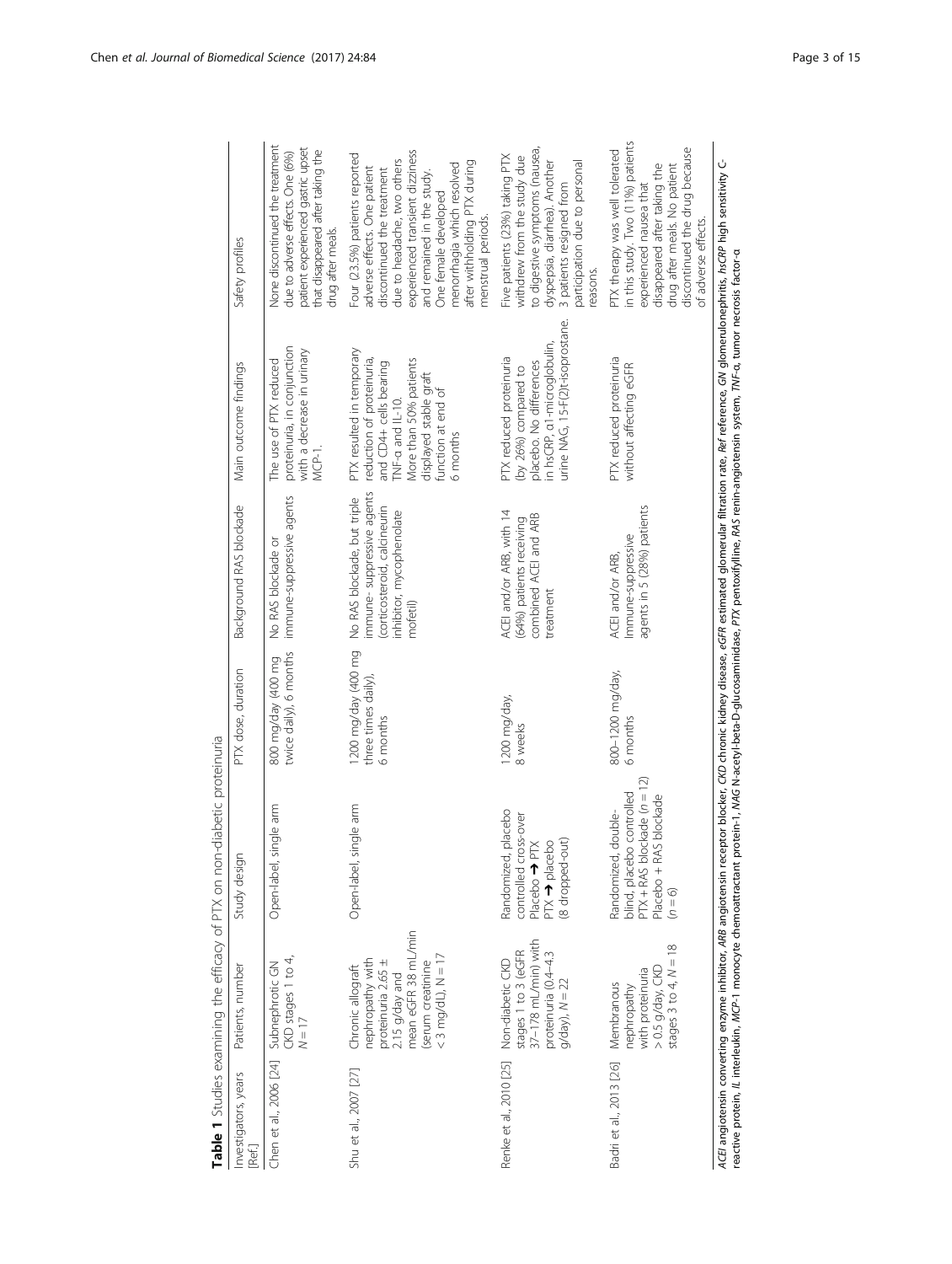<span id="page-3-0"></span>

|                                      |                                                                                                   | Table 2 Studies examining the efficacy of PTX on diabetic proteinuria                                                                            |                                                     |                                         |                                                                                                                                                                                                                                                           |                                                                                                                                                                                                                                |
|--------------------------------------|---------------------------------------------------------------------------------------------------|--------------------------------------------------------------------------------------------------------------------------------------------------|-----------------------------------------------------|-----------------------------------------|-----------------------------------------------------------------------------------------------------------------------------------------------------------------------------------------------------------------------------------------------------------|--------------------------------------------------------------------------------------------------------------------------------------------------------------------------------------------------------------------------------|
| Investigators,<br>years [Ref.]       | Patients, number                                                                                  | Study design                                                                                                                                     | PTX dose, duration                                  | Background RAS<br>blockade              | Main outcome findings                                                                                                                                                                                                                                     | Safety profiles                                                                                                                                                                                                                |
| Original investigation               |                                                                                                   |                                                                                                                                                  |                                                     |                                         |                                                                                                                                                                                                                                                           |                                                                                                                                                                                                                                |
| Aminorroaya et al.,<br>2005 [39]     | >300 mg/day, CKD stages<br>diabetes with proteinuria<br>Hypertensive type 2<br>1 to 3, $N = 40$   | open-label,<br>Captopril $\rightarrow$ PTX ( $n = 19$ )<br>$PTX \rightarrow$ captopril ( $n = 20$ )<br>I dropped-out<br>Randomized,<br>crossover | three times daily), 8 weeks<br>1200 mg/day (400 mg  | Captopril 25 mg<br>thrice a day         | reduced macroalbuminuria.<br>Captopril: 1.3 to 0.8 g/day)<br>Both PTX and captopril<br>(PTX: 1.4 to 1.0 g/day;                                                                                                                                            | 1 (5%) patient on the captopril<br>PTX and captopril treatment<br>was well tolerated, although<br>development of dry cough.<br>arm withdrew due to the                                                                         |
| Rodriguez-Morán<br>et al., 2005 [40] | microalbuminuria, N = 130<br>Normotensive type 2<br>diabetes with                                 | 1 dropped-out<br>=65) 3<br>open-label,<br>$PTX (n = 65) 1$<br>Captopril (n =<br>dropped-out<br>Randomized,<br>equivalent                         | three times daily), 6 months<br>1200 mg/day (400 mg | Captopril 25 mg<br>thrice a day         | Captopril: 102.0 to 23.9 µg/min)<br>(PTX: 101.1 to 23.1 µg/min;<br>reduced microalbuminuria.<br>Both PTX and captopril                                                                                                                                    | from the study due to headache<br>the captopril group withdrew<br>One (1.5%) patient in the PTX<br>group and 3 (5%) patients in<br>and dry cough, respectively.                                                                |
| Navarro et al.,<br>2005 [41]         | mg/day, CKD stage 1,<br>N = 61<br>Normotensive type 2<br>diabetes, persistent<br>albuminuria >400 | open-label<br>PTX plus ARB ( $n = 30$ )<br>ARB ( $n = 31$ )<br>Randomized,<br>controlled                                                         | 1200 mg/day (600 mg<br>twice daily), 4 months       | Recommended<br>dose of ARB              | ARB did not (910 to 900 mg/day).<br>Add-on PTX reduced albuminuria<br>only the change of urinary TNF-a<br>and urinary levels of TNF-a, but<br>(900 to 791 mg/day), whereas<br>correlated with the change of<br>Add-on PTX decreased serum<br>albuminuria. | Four (13%) patients developed<br>dizziness, and 3 (10%) patients<br>a result of PTX adverse effects.<br>the PTX group. These were all<br>withdrew from the study as<br>complained of dyspepsia in<br>transient, and no patient |
| Rodriguez-Morán<br>et al., 2006 [42] | with microalbuminuria,<br>Normotensive type 2<br>diabetes<br>$N = 40$                             | double-blind,<br>placebo controlled<br>Placebo $(n = 20)$<br>Randomized,<br>$PTX(n = 20)$                                                        | three times daily), 4 months<br>1200 mg/day (400 mg | No RAS blockade                         | of both high- & low- molecular<br>weight proteins in comparison<br>PTX reduced urinary excretion<br>with the placebo.                                                                                                                                     | PTX experienced mild headache<br>in the first month that did not<br>No subjects dropped out, nor<br>Four (13%) patients receiving<br>were there serious adverse<br>events or side effects.<br>require treatment.               |
| Roozbeh et al.,<br>2010 [45]         | Type 2 diabetes with<br>CKD stage $1, N = 74$<br>overt proteinuria<br>(> 500 mg/day),             | open-label<br>PTX + captopril (n = 37)<br>2 dropped-out<br>Captopril (n = 37)<br>2 dropped-out<br>Randomized,<br>controlled                      | three times daily), 6 months<br>1200 mg/day (400 mg | Captopril (25 mg<br>thrice a day)       | PTX plus captopril led to greater<br>eduction in proteinuria than<br>Captopril: 2.8 to 2.0 g/day)<br>(PTX: 2.9 to 1.3 g/day;<br>captopril group.                                                                                                          | PTX withdrew from the study<br>One (3%) patient receiving<br>due to nausea.                                                                                                                                                    |
| Oliaei et al.,<br>2011 [43]          | Type 2 diabetes with<br>UPCR >500 mg/day;<br>CKD stages 1 to 2, $N = 56$                          | double-blind,<br>placebo controlled<br>Placebo $(n = 28)$<br>Randomized,<br>$PY(n = 28)$                                                         | three times daily), 3 months<br>1200 mg/day (400 mg | ACEI and/or ARB                         | The use of PTX led to reduction<br>of proteinuria, compared to the<br>placebo group                                                                                                                                                                       | No adverse effects or intolerance<br>to drug were found during the<br>period of treatment.                                                                                                                                     |
| Ghorbani et al.,<br>2012 [44]        | persistent proteinuria<br>Type 2 diabetes with<br>CKD stages 1 to 3,<br>>150 mg/day;<br>$N = 100$ | double-blind,<br>$(n = 50)$ , 6 dropped-out<br>ACEI + ARB ( $n = 50$ )<br>$1 + ARB$<br>PTX plus ACEI<br>Randomized,<br>controlled                | 400 mg/day, 6 months                                | ACEI (enalapril)<br>plus ARB (losartan) | independently of BP or metabolic<br>Add-on PTX additively reduced<br>proteinuria after 3 months,<br>control                                                                                                                                               | vomiting withdrew from the study.<br>hemorrhage and 4 (8%) patients<br>In the PTX group, 1 (2%) patient<br>with chest pain and dyspnea,<br>with intractable nausea and<br>1 (2%) patient with retinal                          |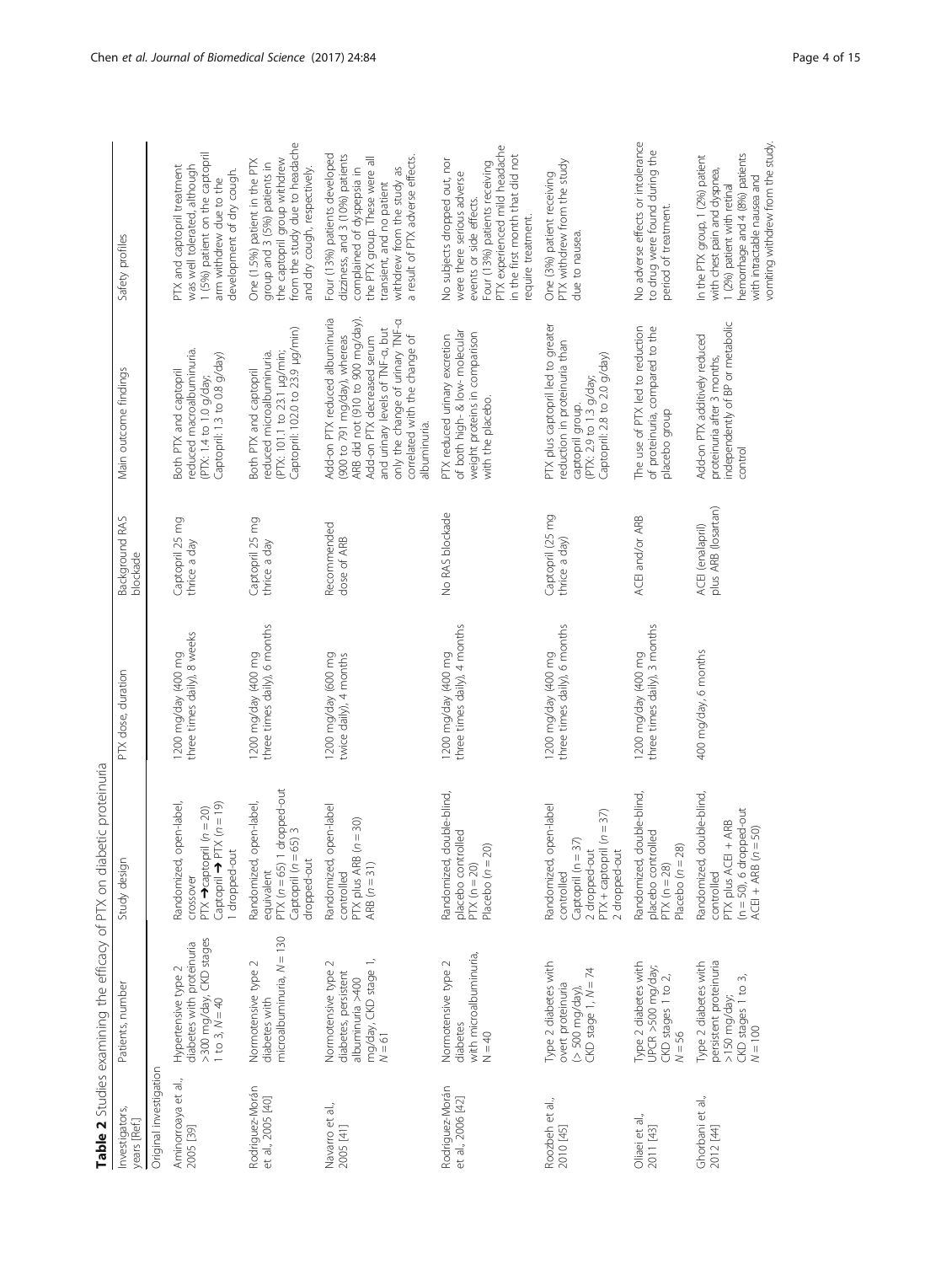BP blood pressure, CRP C-reactive protein, DKD diabetic kidney disease, RCT randomized controlled trial, UPCR urinary protein-creatinine ratio BP blood pressure, CRP C-reactive protein, DKD diabetic kidney disease, RCT randomized controlled trial, UPCR urinary protein-creatinine ratio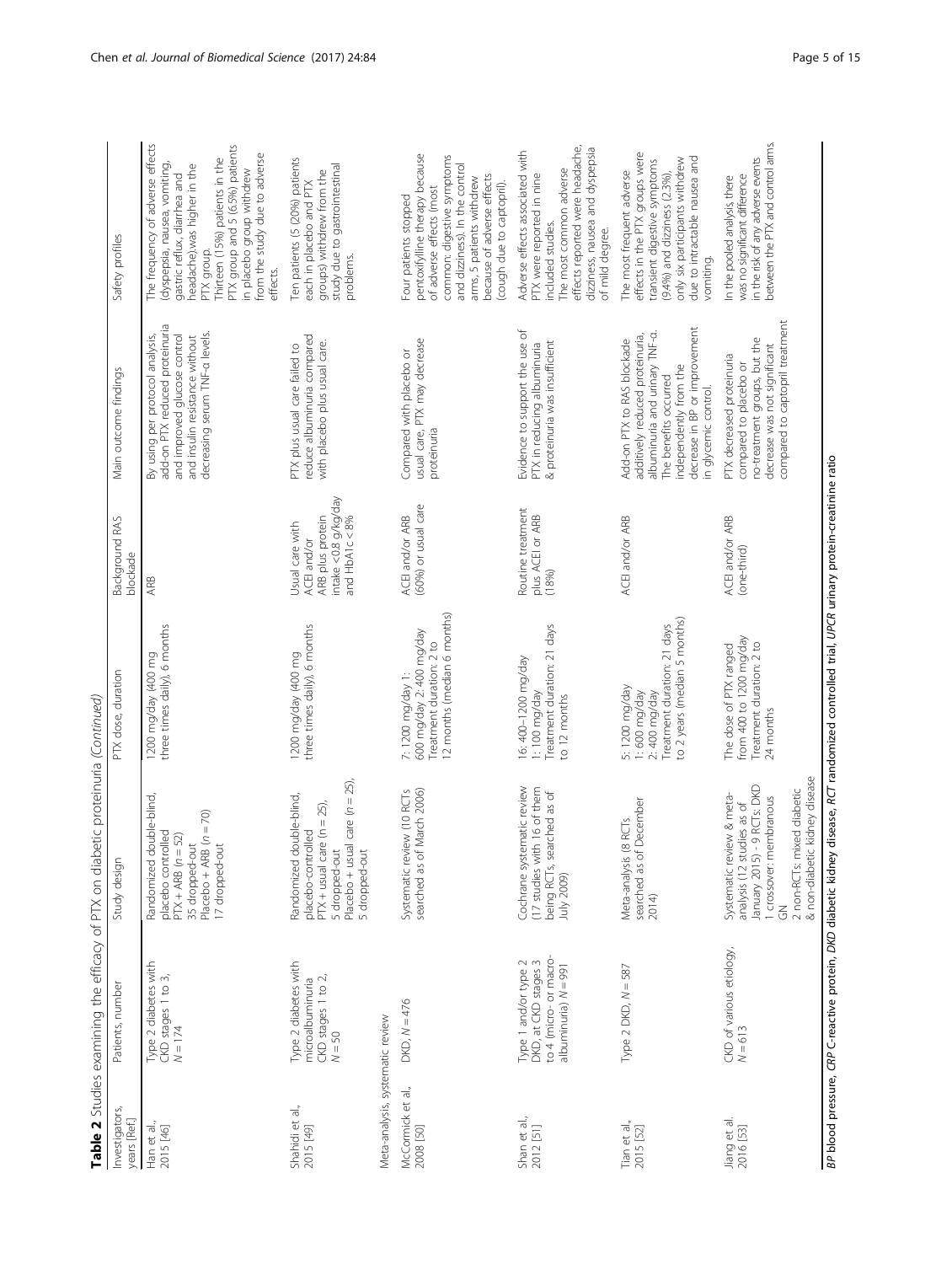captopril monotherapy. This was the only study reporting hypotensive activity of PTX. Recently, in a randomized double-blind, placebo-controlled trial which enrolled 174 patients with type 2 DKD across CKD stages 1 to 3, Han et al. [[46](#page-12-0)] showed that add-on PTX at a dose of 1200 mg daily for 6 months reduced proteinuria and improved glucose control and insulin resistance, without decreasing serum TNF- $\alpha$  levels. The study was notable for having a high dropped-out rate in the PTX group (40.2%) and without measuring urinary TNF-α levels which, compared to serum TNF-α, would be more closely associated with the development of albuminuria [\[47, 48\]](#page-12-0). In a subsequent randomized, placebo-controlled trial, Shahidi et al. [[49](#page-12-0)] observed no reduction of proteinuria by PTX therapy at a dose of 1200 mg daily for 6 months in 40 type 2 DKD patients with eGFR >60 mL/min/1.73 m<sup>2</sup>. Clearly, this study comprised patients with relatively normal renal function. They were not under uniform RAS blockade, yet receiving dietary protein restriction. These discrepancies in baseline characteristics and study designs might be linked to the lack of anti-proteinuric effects by PTX treatment.

Systematic reviews and meta-analyses have been employed to quantitatively evaluate PTX's anti-proteinuric effects in diabetic patients with microalbuminuria or overt proteinuria. The first work was by McCormick et al. [\[50](#page-12-0)] which included 10 randomized clinical trials and a total of 476 patients with DKD. The search for literature spanned over a period from 1966 to March 2006. Compared with placebo or usual care, PTX treatment for a median duration of 6 months decreased proteinuria in patients with DKD. Patients with overt proteinuria, as opposed to microalbuminuria, had a more significant decrease in urinary protein excretion after PTX treatment. No differences in proteinuria reduction between PTX and ACEIs, and no significant changes in systolic or diastolic blood pressure, or GFR were observed after PTX treatment. The authors suggested that large high-quality studies are required. This report was followed by a Cochrane systematic review which analyzed 17 studies comprising 991 participants with DKD as of 2009 [[51](#page-12-0)]. The review claimed insufficient evidence to recommend the use of PTX for DKD and called for rigorously designed, randomized, multicenter, large-scale studies. A subsequent meta-analysis by Tian et al. [\[52\]](#page-12-0), who analyzed 8 studies including 587 patients as of December 2014. The authors concluded that PTX therapy may additively reduce proteinuria, albuminuria and urinary TNF-α in DKD patients under RAS blockade. Of note, this beneficial effect was independent from the decrease in blood pressure or improvement in glycemic control. Likewise, Jiang et al. [[53](#page-13-0)] analyzed 12 studies comprising 613 patients with CKD of various etiologies including DKD as of January 2015, and summarized that PTX decreased proteinuria compared to placebo or no-treatment groups, and the decrease was not significant compared to captopril treatment. Thus, 3 out of 4 (75%) meta-analyses support the efficacy of PTX on reducing diabetic proteinuria.

# Efficacy of PTX on progression of CKD

The renoprotective potential of PTX has been eagerly reviewed [[10, 11](#page-12-0), [54](#page-13-0)–[56\]](#page-13-0) or meta-analyzed [\[57, 58\]](#page-13-0) in recent years. Most such analyses, however, were based on clinical trials with varied study designs and treatment protocols, yielding inconclusive results and hampering the recommendation of PTX to the whole CKD population (Table [3\)](#page-6-0). In fact, due to the potent renoprotective effect of RAS blockade, and the insidious nature of renal progression, it may be hard to observe extra benefits of PTX on top of RAS blockade, especially in studies with short treatment duration. For that reason, only outcome analyses with an average follow-up period of at least 12 months are discussed in the following sections.

Lin et al. [[47\]](#page-12-0) first reported 56 patients (72% being non-diabetic) with CKD stages 3 to 4 and urinary protein excretion >0.5 g/gCr in an open-label, randomized controlled trial. These patients had received ARB (losartan 100 mg daily) for at least 6 months at entry, and were allocated to receive either ARB or add-on PTX (400 mg once or twice daily depending on eGFR levels) to ARB. At 1 year, the add-on group displayed a lower proteinuria than the ARB group. Further analysis revealed a significant decrease of eGFR in the ARB but not the add-on PTX group at 12 months. Mechanistically, add-on PTX therapy reduced changes in urinary TNF-α and MCP-1 as compared to the ARB group. The investigators then continued the follow-up of the add-on group and added PTX to the ARB group after 1 year. The results showed that PTX treatment not only persistently decreased proteinuria, but also reproduced this benefit of add-on PTX in the ARB group over an additional follow-up of 6 months. The use of add-on PTX in this trial was well-tolerated for patients over a follow-up period of 18 months. This was the first demonstration that PTX could reduce proteinuria on top of ARB in patients with stages 3 to 4 CKD.

Then, Navarro-González et al. [[48](#page-12-0)] reported the PRE-DIAN trial, the largest open-label, randomized controlled study to date, which comprised 169 type 2 diabetics at CKD stages 3 to 4 with albuminuria >30 mg/day under maximal RAS blockade. After 24 months of treatment, a higher reduction of albuminuria and a lower decrease in the eGFR were observed in the PTX group. The authors concluded that add-on PTX (1200 mg daily) to RAS blockade in type 2 diabetics led to a smaller decrease in eGFR and a greater reduction of residual albuminuria at 2 years. These benefits were associated with decreased urinary TNF- $α$  in the PTX group but not in the control. Despite promising results, He & Cooper [[59](#page-13-0)] pointed out several limitations in this study and suggested that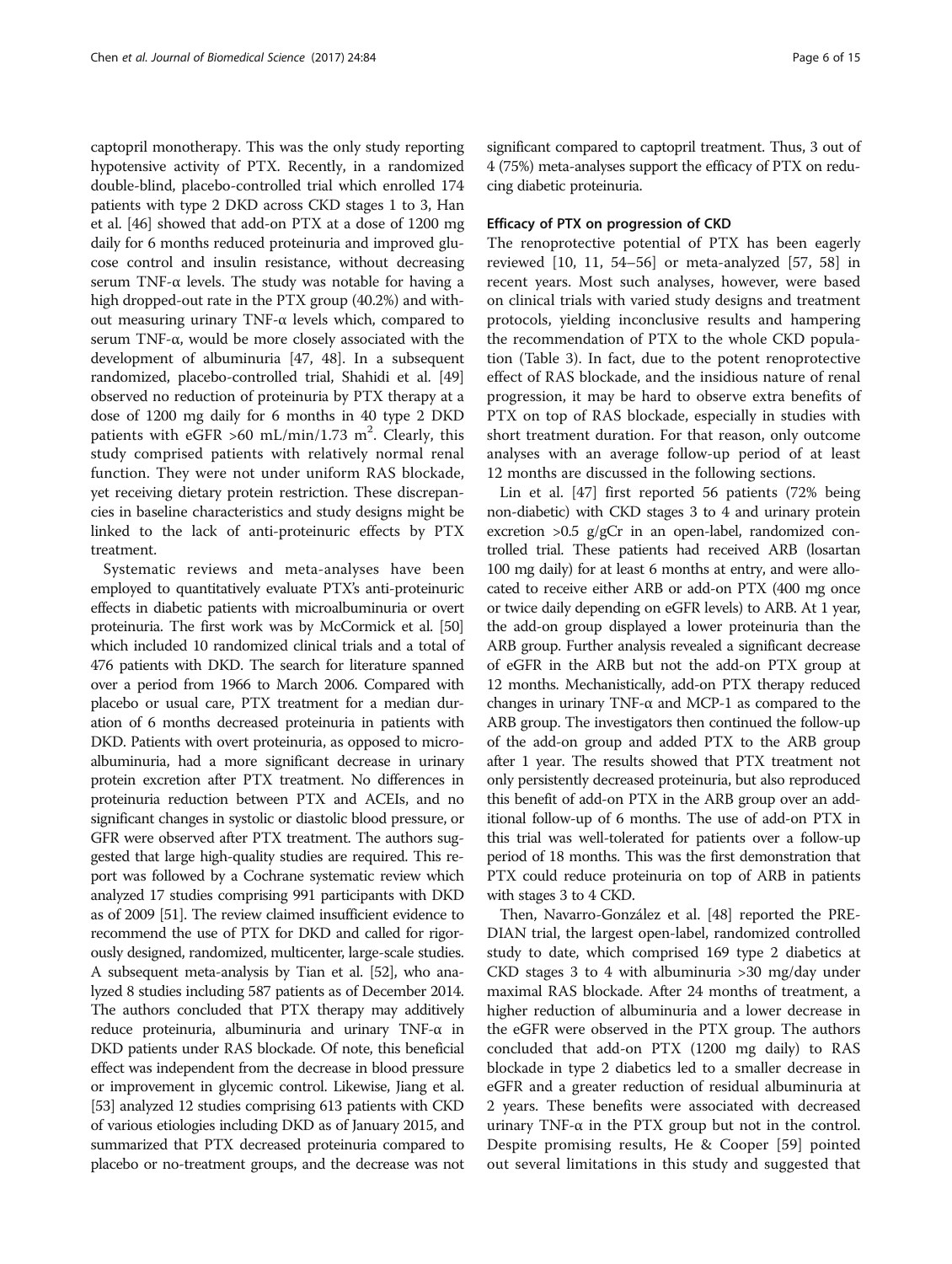<span id="page-6-0"></span>

| Investigators, years [Ref.]      | Patients, number                                                                                                 | Study design                                                                                                                                                      | PTX dose, duration                                                                                                                                  | Background RAS<br>blockade                                                                       | Main outcome findings                                                                                                                                                                                              | Safety profiles                                                                                                                                                                                                                                                                                                         |
|----------------------------------|------------------------------------------------------------------------------------------------------------------|-------------------------------------------------------------------------------------------------------------------------------------------------------------------|-----------------------------------------------------------------------------------------------------------------------------------------------------|--------------------------------------------------------------------------------------------------|--------------------------------------------------------------------------------------------------------------------------------------------------------------------------------------------------------------------|-------------------------------------------------------------------------------------------------------------------------------------------------------------------------------------------------------------------------------------------------------------------------------------------------------------------------|
| Meta-analysis, systematic review |                                                                                                                  |                                                                                                                                                                   |                                                                                                                                                     |                                                                                                  |                                                                                                                                                                                                                    |                                                                                                                                                                                                                                                                                                                         |
| Leporini et al., 2016 [57]       | etiology, $N = 1518$<br>CKD of various                                                                           | 24: diabetic patients<br>studies as of 2015) -<br>mixed CKD patients<br>& meta-analysis (26<br>2: non-diabetic or<br>c review<br>Systemati                        | 21 days to 24 months<br>Treatment duration:<br>15:1200 mg/day<br>5: 400 mg/day<br>5:800 mg/day<br>1:600 mg/day                                      | 15 RCTs: compared to<br>11 RCTs: compared to<br>placebo or standard<br>RAS blockade.<br>therapy. | Lack of conclusive evidence<br>renal outcomes in subjects<br>proving the usefulness of<br>this agent for improving<br>with CKD                                                                                     | RCTs (786 pts), PTX was associated<br>of gastrointestinal symptoms than<br>with an almost 3-fold higher risk<br>represented the most frequently<br>Mild gastrointestinal intolerance<br>In a pooled meta-analysis of 10<br>reported adverse event.<br>control treatment.                                                |
| Liu et al., 2017 [58]            | etiology, $N = 705$<br>CKD of various                                                                            | Meta-analysis (11 RCT<br>-8: diabetic patients<br>mixed CKD patients<br>as of July 30, 2015)<br>3: non-diabetic or                                                | 2: 400 mg/day<br>Treatment duration:<br>1: 400/800 mg/day<br>$4:9$ to 24 months.<br>6: 1200 mg/day<br>1:800 mg/day<br>1:600 mg/day<br>$7:56$ months | 11 RCTs: compared to<br>ACEI and/or ARB                                                          | blockade and PTX reduces<br>proteinuria & ameliorates<br>eGFR decline in patients<br>with CKD stages 3 to 5.<br>Combination of a RAS                                                                               | events, and the proportion was<br>participants reported adverse<br>Six studies that included 218<br>39/218 (17.9%).                                                                                                                                                                                                     |
| Randomized clinical trials       |                                                                                                                  |                                                                                                                                                                   |                                                                                                                                                     |                                                                                                  |                                                                                                                                                                                                                    |                                                                                                                                                                                                                                                                                                                         |
| Diskin et al., 2007 [65]         | adult onset diabetic<br>Insulin-dependent<br>5<br>proteinuria >1<br>patients with<br>$14 \text{ day}$ , $N = 14$ | Open-label, controlled<br>PTX plus ACEIs/ARBs<br>(n = 7)<br>ACEIs/ARBs alone<br>$(n = 7)$                                                                         | 800 mg/day (CCr<br>400 mg/day (CCr<br>$>$ 50 mL/min);<br>$<$ 50 mL/min),<br>12 months                                                               | Maximum doses of<br>ACEI plus ARB                                                                | Add-on PTX showed no<br>proteinuria reduction or<br>significant benefit in<br>preservation of CCr.                                                                                                                 | quality of patient care or the use<br>of background maximum doses<br>recorded. Nevertheless, the rate<br>of CCr decline >11 mL/min per<br>year raises concern about the<br>No adverse reactions were<br>of ACEI and ARB.                                                                                                |
| Lin et al., 2008 [47]            | $g/gCr$ (DM 28%),<br>N = 56<br>proteinuria > 0.5<br>CKD stages 3 or<br>higher with                               | $PYX + 10$ sartan $(n = 27)$<br>Randomized, open-<br>Losartan $(n = 29)$<br>label controlled<br>0 dropped-out<br>2 dropped-out                                    | (CKD stage 4), 12 months<br>stage 3); 400 mg/day<br>800 mg/day (CKD                                                                                 | Losartan (100 mg/day)                                                                            | reduced proteinuria, which<br>remained stable in the PTX<br>group but declined in the<br>PTX treatment additively<br>TNF-a and MCP-1. eGFR<br>occurred in conjunction<br>with changes in urinary<br>control group. | withdrew due to newly diagnosed<br>recurrent gastric ulcer bleeding<br>group discontinued treatment.<br>One patient withdrew due to<br>Two (7%) patients in the PTX<br>which was not related to the<br>breast cancer (at 3 months)<br>(at 6 months); another one<br>use of PTX.                                         |
| Perkins et al., 2009 [63]        | 4 with proteinuria<br>>1 g/day (DM 61%),<br>CKD stages 3 to<br>$\Gamma = 40$                                     | blind, placebo controlled<br>PTX + RAS blockade<br>RAS blockade<br>Randomized, double-<br>5 dropped out<br>2 dropped-out<br>Placebo +<br>$(n = 22)$<br>$(n = 18)$ | 800 mg/day, 12 months                                                                                                                               | ACEI and/or ARB                                                                                  | but not the control group.<br>Rate of eGFR decline had<br>was observed in the PTX<br>No effect on proteinuria<br>been slowed in the PTX<br>group.                                                                  | bleeding complications and withdrew<br>was determined to be related to PTX<br>the study period. No hospitalization<br>for nonselective indications during<br>One participant in each group had<br>placebo group were hospitalized<br>Seven (32%) participants in the<br>PTX group and 5 (28%) in the<br>from the study. |

Table 3 Trials evaluating the efficacy of PTX on renal progression with at least 1 year follow-up Table 3 Trials evaluating the efficacy of PTX on renal progression with at least 1 year follow-up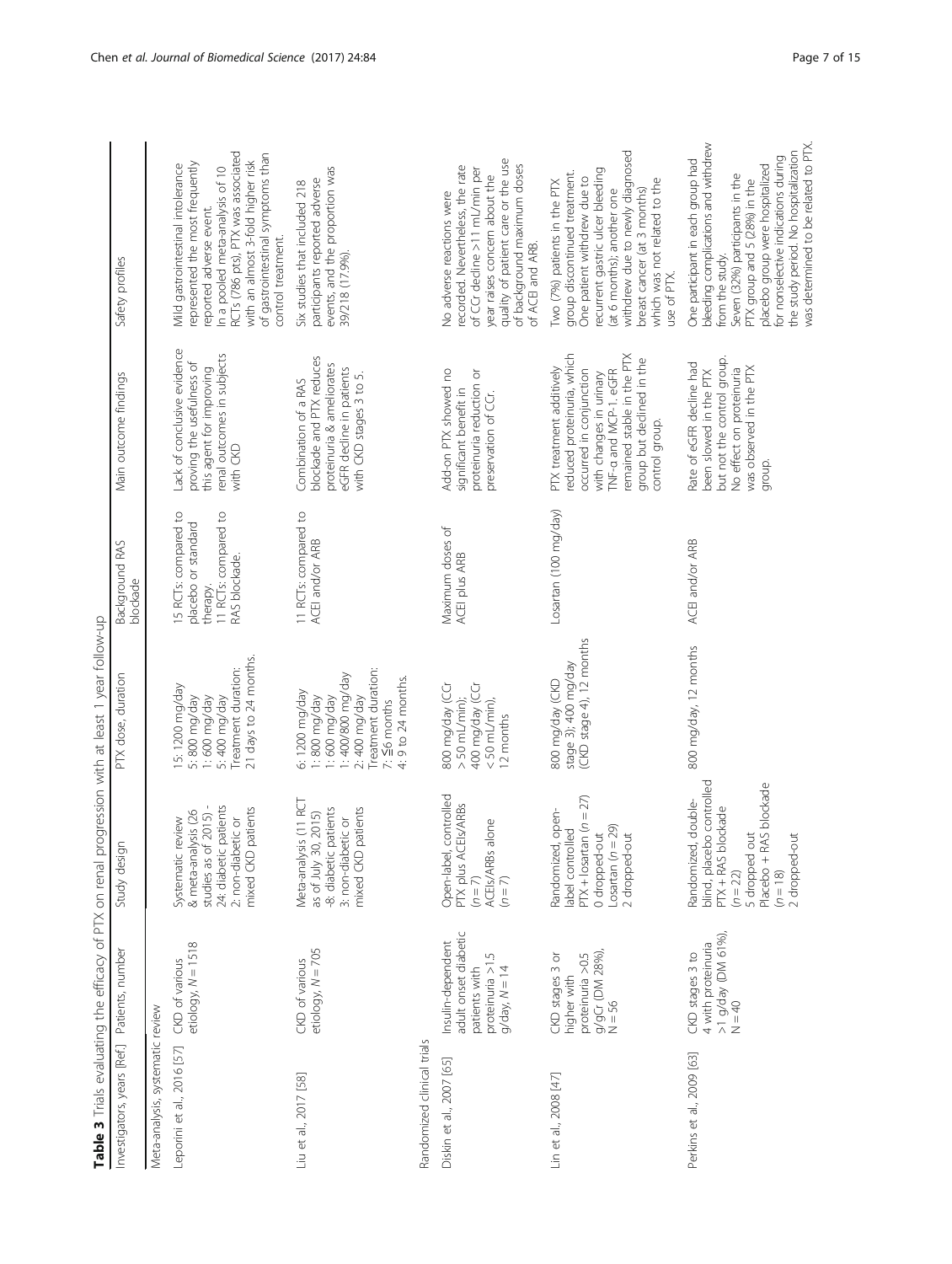|                                                                                 | Safety pro<br>ndinas<br>うこう<br>יים הוא הוודרחמתם דיי<br>a RAS            |
|---------------------------------------------------------------------------------|--------------------------------------------------------------------------|
|                                                                                 | こくこう                                                                     |
| efficacy of PTX on renal progression with at least 1 year follow-up (Continued) | $n^+$<br>)<br>)<br>)<br>5<br>2<br>2<br>2<br>2<br>2<br>て ace d            |
| ううつうごう しょう                                                                      | orion<br> <br> <br> <br> <br> <br>į                                      |
| J<br>i<br>Ī                                                                     | ts, number<br>J<br>ׇֺ֚֝֬<br>ì<br>$\overline{\phantom{a}}$<br>5<br>5<br>j |

| nvestigators, years [Ref.] Patients, number |                                                                                                          | Study design                                                                                                                              | PTX dose, duration                                                                                                                                               | Background RAS                                                                    | Main outcome findings                                                                                                                                                                                                                                                               | Safety profiles                                                                                                                                                                                                                                                                                                                                                                                                                                                                                                                                                                           |
|---------------------------------------------|----------------------------------------------------------------------------------------------------------|-------------------------------------------------------------------------------------------------------------------------------------------|------------------------------------------------------------------------------------------------------------------------------------------------------------------|-----------------------------------------------------------------------------------|-------------------------------------------------------------------------------------------------------------------------------------------------------------------------------------------------------------------------------------------------------------------------------------|-------------------------------------------------------------------------------------------------------------------------------------------------------------------------------------------------------------------------------------------------------------------------------------------------------------------------------------------------------------------------------------------------------------------------------------------------------------------------------------------------------------------------------------------------------------------------------------------|
|                                             | CKD stages 3 or<br>Type 2 diabetes<br>with persistent<br>>150 mg/day;<br>higher, $N = 91$<br>proteinuria | Randomized, double-<br>(7 lost to follow-up)<br>blind, controlled<br>12 dropped-out<br>Control $(n = 45)$<br>9 dropped-out<br>$PTX(n=46)$ | twice daily), 12 months<br>800 mg/day (400 mg                                                                                                                    | (PTX: 80% Control: 82%)<br>Usual therapy including<br>ACEI and/or ARB<br>blockade | fibrinogen and hsCRP in the<br>in the usual therapy but not<br>control group also showed<br>Reduction of serum TNF-a,<br>proteinuria; eGFR declined<br>reduction of serum TNF-a<br>PTX group, although the<br>PTX did not decrease<br>in the PTX group.<br>levels.                  | Eight (17%) patients receiving PTX<br>withdrew from the study because<br>arms, particularly in the control<br>Incomplete follow-up in both<br>of gastrointestinal symptoms.<br>group (16%).                                                                                                                                                                                                                                                                                                                                                                                               |
|                                             | DKD at CKD stages<br>3 to 4, $N = 169$                                                                   | Randomized, open-<br>label controlled<br>PTX + ARB<br>4 dropped-out<br>5 dropped-out<br>ARB $(n = 87)$<br>$(n = 82)$                      | 1200 mg/day, 24 months                                                                                                                                           | ARB                                                                               | and lower decrease in eGFR.<br>Reduction of urinary TNF-a<br>PTX group showed greater<br>reduction of albuminuria<br>in the PTX group.                                                                                                                                              | treatment due to the adverse effect.<br>self-limited and disappeared during<br>Cardiovascular and cerebrovascular<br>which were significantly more<br>frequent than in the control group<br>The most frequent adverse effects<br>in patients treated with PTX were<br>dyspepsia, nausea, and vomiting),<br>the first month. Only one case in<br>(abdominal discomfort, flatus,<br>(21.9% versus 10.3%). In most<br>hospitalizations did not differ<br>the PTX group discontinued<br>cases these symptoms were<br>gastrointestinal symptoms<br>events and the number of<br>between groups. |
|                                             |                                                                                                          |                                                                                                                                           |                                                                                                                                                                  |                                                                                   |                                                                                                                                                                                                                                                                                     |                                                                                                                                                                                                                                                                                                                                                                                                                                                                                                                                                                                           |
|                                             | Investigators, years [Ref.] Patients, number                                                             | ign<br>Study des                                                                                                                          | PTX dose, duration                                                                                                                                               | Background RAS<br>blockade                                                        | Main outcome findings                                                                                                                                                                                                                                                               | Safety profiles                                                                                                                                                                                                                                                                                                                                                                                                                                                                                                                                                                           |
|                                             | before $ESRD, N = 661$<br>CKD stages 3B-5                                                                | PTX nonusers ( $n = 242$ ,<br>PTX users ( $n = 419$ ,<br>DM 54.2%)<br>DM 44.6%)                                                           | Most patients (stages 4-5)<br>Median follow-up period<br>received a PTX dose of<br>received 800 mg/day.<br>patients in stage 3B<br>was 2.25 years<br>400 mg/day; | ACEI and/or ARB                                                                   | alone. Renoprotective effect<br>a combination of PTX and<br>In the advanced stages of<br>CKD, patients treated with<br>renal outcome than those<br>ACEI or ARB had a better<br>treated with ACEI or ARB<br>was more prominent in<br>proteinuria (> 1 g/gCr)<br>patients with higher | Not available                                                                                                                                                                                                                                                                                                                                                                                                                                                                                                                                                                             |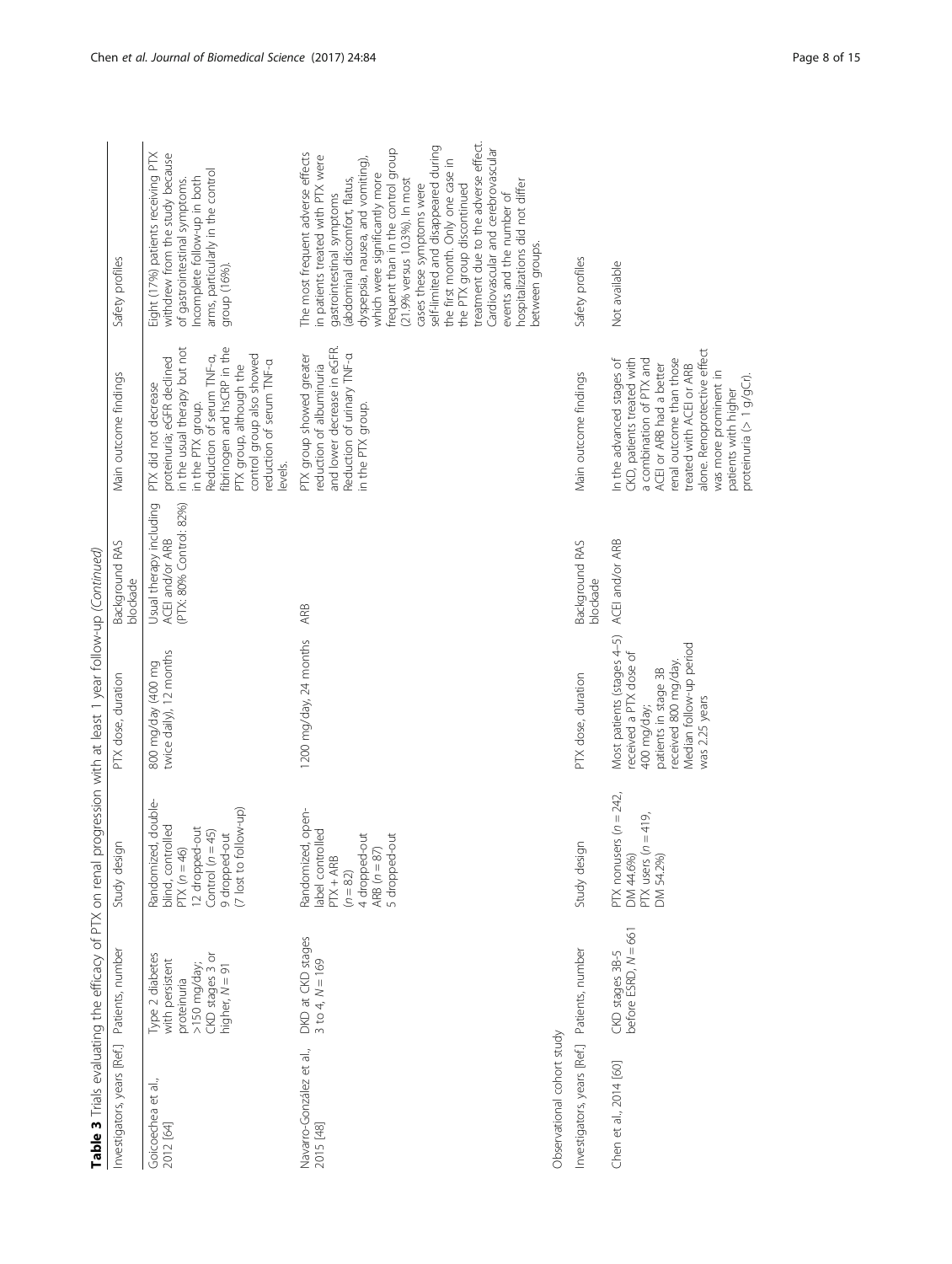|                                              | Table 3 Trials evaluating the efficacy of PTX on renal                                                                                                                               |                                                                                 | progression with at least 1 year follow-up (Continued)                                                                                                                                                                        |                            |                                                                                                                                                                    |                 |
|----------------------------------------------|--------------------------------------------------------------------------------------------------------------------------------------------------------------------------------------|---------------------------------------------------------------------------------|-------------------------------------------------------------------------------------------------------------------------------------------------------------------------------------------------------------------------------|----------------------------|--------------------------------------------------------------------------------------------------------------------------------------------------------------------|-----------------|
| Investigators, years [Ref.] Patients, number |                                                                                                                                                                                      | Study design                                                                    | PTX dose, duration                                                                                                                                                                                                            | Background RAS<br>blockade | Main outcome findings                                                                                                                                              | Safety profiles |
| Wu et al., 2015 [61                          | the first prescription<br>CKD stage 5 (serum<br>ESA, not treated<br>with dialysis during<br>and 3 months after<br>$Cr > 6$ mg/dL) plus<br>6 months before<br>$N = 14,732$<br>of ESA. | PTX nonusers ( $n = 7366$ ,<br>PTX users $(n = 7366)$<br>DM 39.5%)<br>DM 39.6%) | 1.05 years and 3.61 years,<br>ESA to the initiation of<br>the first prescription of<br>dialysis and death was<br>The median time from<br>of PTX is sufficient for<br>One-fifth to one DDD<br>renoprotection.<br>respectively. | ACEI and/or ARB<br>(64.8%) | nonusers who received RAS<br>users were protective from<br>increased risk of ESRD; PTX<br>PTX nonusers showed an<br>blockade monotherapy.<br>ESRD, compared to the | Not available   |
| Kuo et al., 2015 [62]                        | after ESA use $N = 8742$<br>or ARB within 90 days<br>CKD stage 5 (serum<br>Cr > 6 mg/dL) plus<br>prescription of ACEI                                                                | PTX nonusers $(n = 6354)$<br>PTX users $(n = 2118$ ,<br>DM 59.2%)<br>DM 58.9%)  | users and 12.1 months<br>No specific PTX doses<br>or dose ranges were<br>Mean follow up was<br>11.4 months in PTX<br>in non-users<br>mentioned.                                                                               | ACEI and/or ARB            | of long-term dialysis or death.<br>for the composite outcome<br>PTX exhibited a protective<br>effect in reducing the risk                                          | Not available   |

CCr creatinine clearance, Cr creatinine, DDD defined daily dose, DM diabetes mellitus, ESA erythropoiesis-stimulating agent, ESRD end-stage renal disease CCr creatinine clearance, Cr creatinine, DDD defined daily dose, DM diabetes mellitus, ESA erythropoiesis-stimulating agent, ESRD end-stage renal disease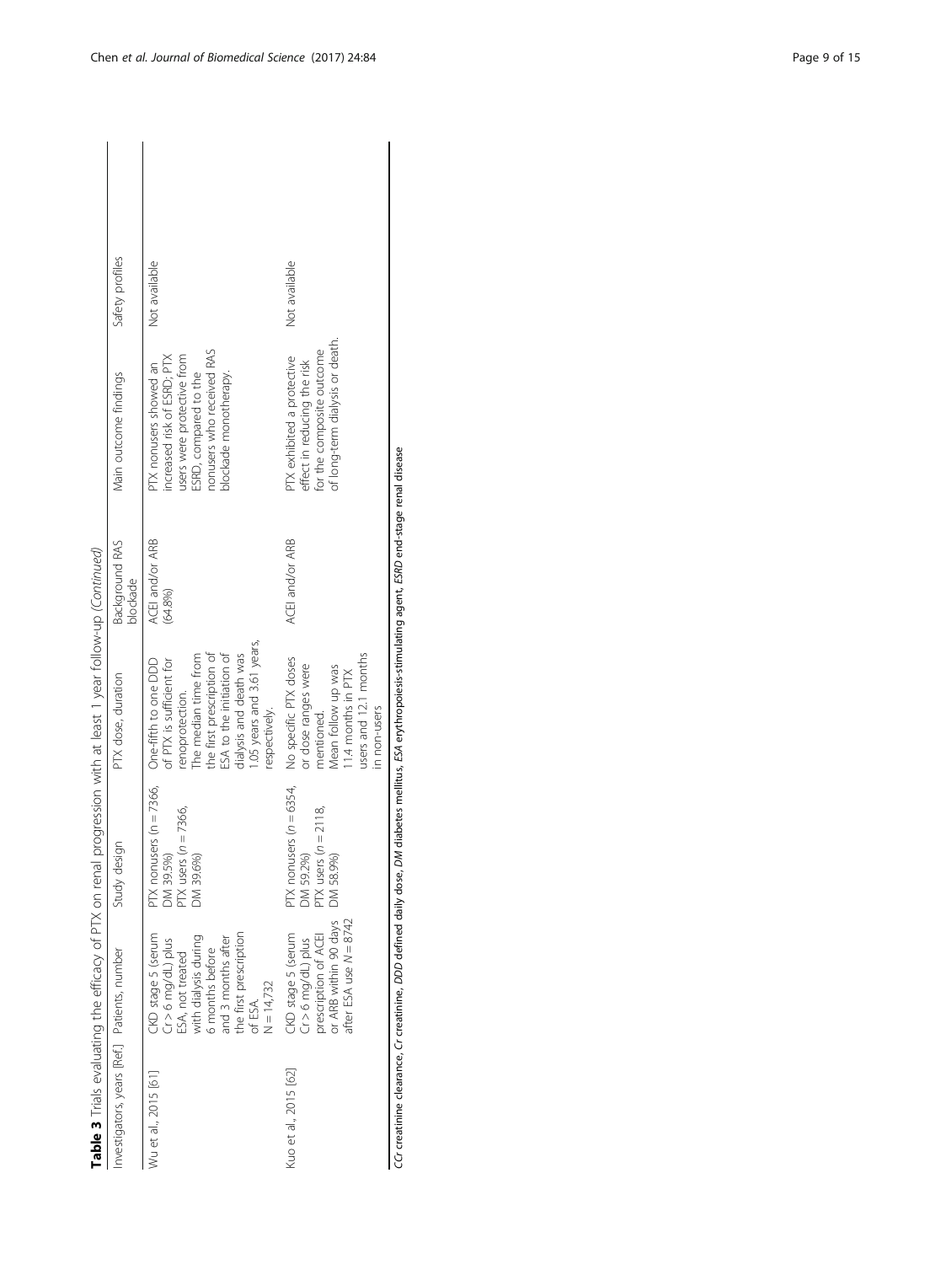a large-scale, randomized, double-blind, adequately powered, placebo-controlled, multicenter trial be undertaken to provide further evidence of the potential renoprotective effects of PTX in a real-world setting.

Most prior studies had been conducted in patients with CKD across stages 1 to 4 and used proteinuria or eGFR decline rate as surrogate outcomes. Whether PTX may exhibit efficacy on hard renal endpoints such as ESRD or death in more advanced CKD remains relatively unexplored. Recently, Chen et al. [[60](#page-13-0)] analyzed 609 patients with CKD stage 3B to 5 before ESRD in a single-center observational study and found that add-on PTX provided nephroprotection in the subset of patients with high proteinuria  $(\geq 1 \text{ g/gCr})$ . This suggests that proteinuria may be a predictor of response to PTX at the individual patient level. Then, by analyzing a nationwide administrative dataset, Wu et al. [[61](#page-13-0)] identified two propensity score-matched cohorts, PTX users and nonusers, each consisting of 7366 patients, from an original population of 23,233 individuals diagnosed as advanced CKD with a serum Cr > 6 mg/dL and not treated with dialysis during 6 months before and 3 months after the first prescription of erythropoietinstimulating agent. The authors found that the PTX users were protective from ESRD, compared to the nonusers who received RAS blockade monotherapy. Importantly, this study showed that PTX as low as 200 mg daily was sufficient to reduce the risk of new-onset ESRD in patients with advanced CKD, who often could not tolerate the use of RAS blockade. Likewise, by analyzing the same dataset of advanced CKD, Kuo et al. [[62](#page-13-0)] reported that addition of PTX to background RAS blockade resulted in reduction of the risk for the composite outcome of long-term dialysis or death. Of note, the authors found no renal benefits by combining PTX with dual RAS blockade therapy compared with PTX and ARB monotherapy. Together, these cohort studies, albeit observational, provide first evidence that PTX can be an efficacious agent in reducing the risk of ESRD even in patients with late stage CKD.

Not all studies have shown concomitant anti-proteinuric and renoprotective effects by adding PTX to RAS blockade. In a double-blind, randomized, placebo-controlled design, Perkins et al. [[63\]](#page-13-0) examined add-on PTX (800 mg daily) to RAS blockade in 40 patients (61% being diabetic) with CKD stages 3 to 4 exhibiting proteinuria >1 g/day. At 1 year, the mean eGFR decrease was significantly less in the PTX group than the placebo group. And, for PTX-treated participants, the mean eGFR decrease during treatment was slower compared with the year before study enrollment. However, the authors did not observe PTX decreased proteinuria in comparison with the control group. They speculated that PTX might exert a greater action on tubulointerstitial injury than on glomerular filtration, and proposed that proteinuria may not always serve as an optimal surrogate outcome in studies evaluating the impact of

PTX on kidney function. This study comprised a greater percentage of African Americans and patients with diabetes in the PTX group, and displayed an unusually high rates of hospitalization (28–32%) and dropped-out (17.5%), which could underestimate the anti-proteinuric potential of PTX. Later, in another open-label, randomized controlled trial, Goicoechea et al. [\[64](#page-13-0)] reported PTX therapy at a dose of 800 mg daily for 1 year stabilized renal function while decreasing serum inflammatory markers (TNF-α, fibrinogen and high sensitivity CRP) in 91 patients with CKD stage 3 or higher. The study, which also did not find antiproteinuric effect of PTX in comparison to control, was limited by a high dropped-out rate (17%) in the PTX group, and incomplete follow-up in both arms, particularly the control (16%). Finally, Diskin et al. [\[65\]](#page-13-0) reported 14 adult-onset, insulin-dependent diabetic patients with nephrotic proteinuria in an open-label, controlled trial. At 1 year, the authors did not find additive anti-proteinuric or renoprotective effects of PTX at a dose of 400–800 mg daily on background ACEIs plus ARBs. These unexpected results could be related to the nature of the study which was small and non-randomized, and the rate of creatinine clearance decline was abnormally high (>11 mL/min per year), thus raising questions about the overall quality of the trial, and the safety of dual RAS blockade [\[66](#page-13-0), [67](#page-13-0)].

#### Possible mechanisms underlying PTX's renal effects

Modulation of intracellular cyclic nucleotides by targeting PDE activity can be a novel therapeutic strategy for fibrotic kidney disease [[68](#page-13-0)–[70\]](#page-13-0). Currently, there are 11 PDE families with >60 isoforms which control the degradation of cyclic adenosine-3,5-monophosphate (cAMP) and cyclic guanosine-3,5-monophosphate (cGMP) within all mammalian cells [\[71](#page-13-0)–[74](#page-13-0)]. Figure [1](#page-10-0) illustrates the mechanisms underlying PTX's renoprotective activities. Initially, PTX suppresses distinct cAMP PDE isozymes and elevates intracellular cAMP [[75\]](#page-13-0). This results in activation of protein kinase A (PKA) activity which leads to phosphorylation of downstream effectors followed by inhibition of signaling pathways involved in proteinuria and renal fibrosis [\[41,](#page-12-0) [76](#page-13-0)–[78](#page-13-0)]. Along this line of thought, inhibition of type 3 and type 4 PDE isozymes has been shown to suppress mitogenesis of mesangial cells and development of mesangial proliferative glomerulonephritis in rats [[79](#page-13-0), [80](#page-13-0)]. Our in vitro studies have shown that PTX acts through PKA-dependent pathway to inhibit type 3 and/or type 4 PDE isozymes, leading to elevated cAMP but not cGMP levels [[76, 77, 81\]](#page-13-0). In vivo, PTX attenuates proteinuria and renal pathologies in several non-diabetic kidney disease models via modulation of signaling pathways or components triggered by cytokines (TNF-α, nuclear factor-κB, intercellular adhesion molecule-1, MCP-1 and CX3CL1/fractalkine), mitogens (platelet-derived growth factor, mitogen-activated protein kinase, phosphatidylinositol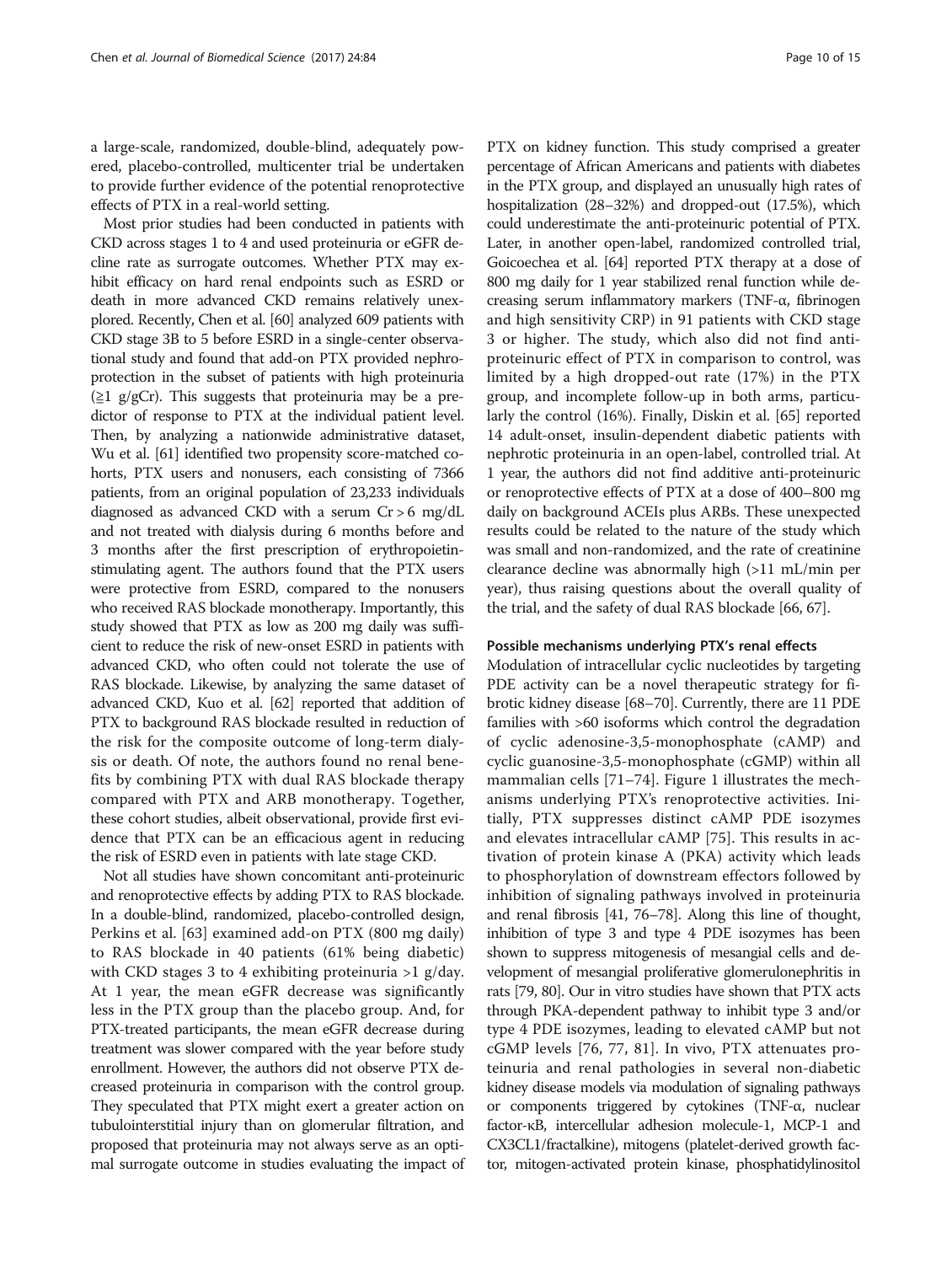<span id="page-10-0"></span>

denote inhibitory pathways initiated by PTX from the leftmost side

3-kinase, Akt/protein kinase B and cyclin D1) and fibrogenic molecules (transforming growth factor-β, Smad3/4, connective tissue growth factor, collagen types 1 & 3, fibronectin and α-smooth muscle actin) [[37,](#page-12-0) [78](#page-13-0), [82](#page-13-0)–[84](#page-13-0)]. In DKD models, PTX ameliorates sodium retention and renal hypertrophy together with reduced renal TNF production [[85](#page-13-0)], and decrease albuminuria along with reduction of renal TNF-α, interleukin (IL)-1 and IL-6 [\[86](#page-13-0)]. In a subsequent report, PTX exhibits its anti-inflammatory and antioxidant activities via decreasing the expression of TNF-α and IL-6 in alloxan-induced diabetes [\[87](#page-13-0)]. These data indicate that PTX's renal effects may be mediated via attenuation of proinflammatory cytokine cascades, irrespective of diabetes status.

It has been reported that TNF- $\alpha$  downregulate nephrin expression and cAMP-elevating agents enhance nephrin level in cultured podocytes [[88](#page-13-0)]. More recently, in a mesangial proliferative glomerulonephritic model, Chen et al. [\[89\]](#page-13-0) demonstrate that PTX can attenuate proteinuria and nephrinuria in conjunction with downregulation of the p-nuclear factor-κB and p-Smad2/3 signaling pathways, and restoration of the decreased expression for the podocyte glomerular filtration barrier, including Wilms' tumor 1, nephrin, synaptopodin and podocin. These seemingly nonspecific actions of PTX may turn out to be an advantage and form the basis of developing new drugs with pleiotropic activities beyond RAS blockade. Recently, a novel small molecule drug, CTP-499, which mimics the primary metabolites of PTX has demonstrated its safety and tolerability in a phase 1b randomized, double-blind, placebo controlled clinical trial in patients with CKD [\[90](#page-13-0)].

Apart from blocking the PDE activity, PTX can modulate other effectors or signaling pathways depending on the experimental settings. In vitro, PTX suppresses TNF-α production via PKA-independent pathway in endotoxinactivated mononuclear cells [\[91](#page-13-0)], and inhibits tumor growth and angiogenesis by targeting Janus kinase-signal transducer and activator of transcription signaling [[92\]](#page-13-0). In vivo, PTX attenuates endotoxin-induced acute lung injury via adenosine receptor  $A_{2A}$ -dependent cascade [\[93](#page-13-0)], and ameliorates alloxan-induced diabetes by reduction of inducible nitric oxide synthase system [\[87\]](#page-13-0). Whether these TNF- $α$ independent mechanisms play a role in mediating PTX's effects still awaits further studies.

# Safety profile of PTX use in patients with kidney disease

The most common adverse effects of PTX are gastrointestinal symptoms and dizziness [[15](#page-12-0), [52](#page-12-0), [94](#page-13-0)]. Presumably,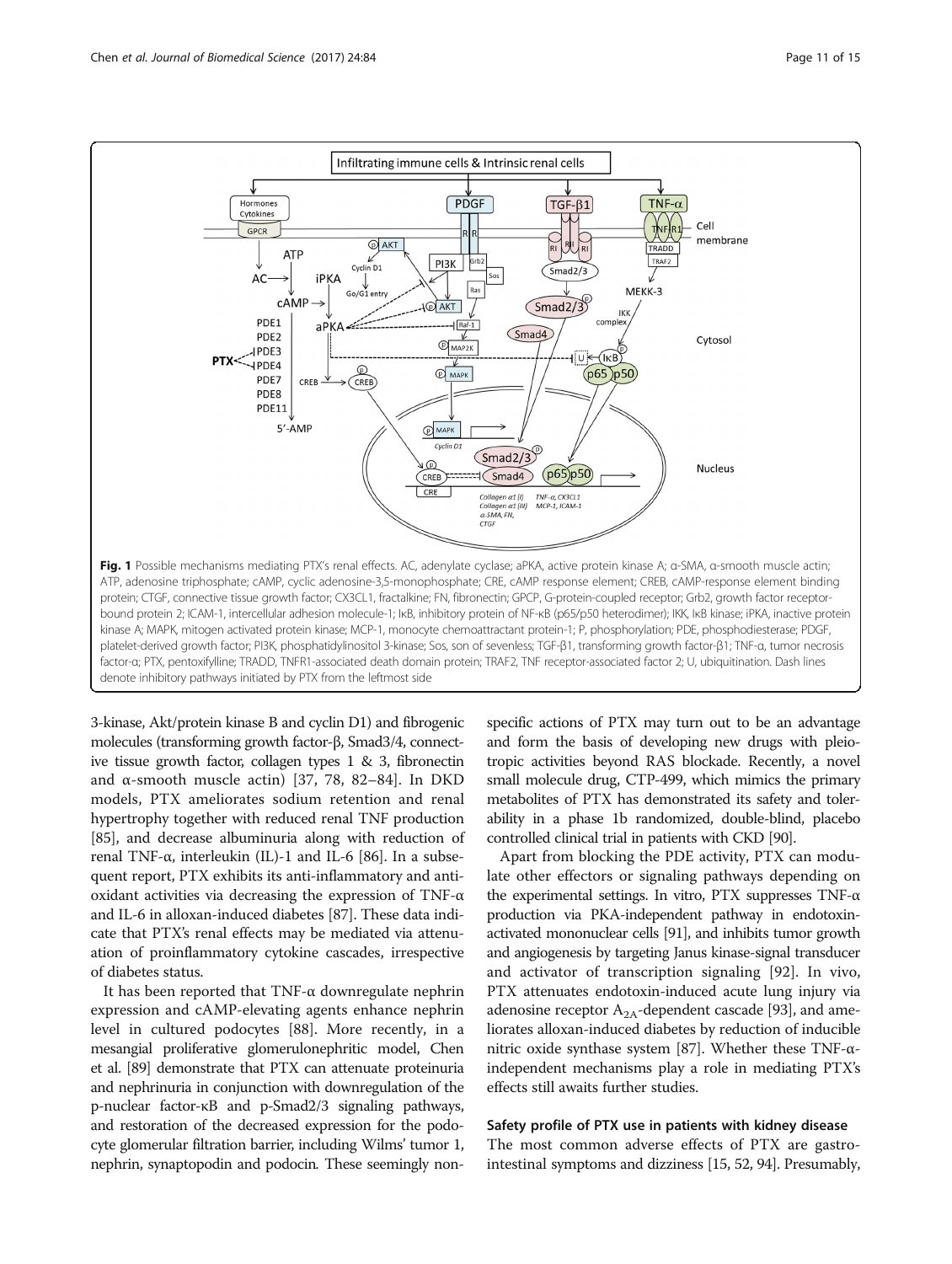<span id="page-11-0"></span>these effects of PTX may occur more frequently in patients whose dosages are not tailored by degrees of renal dysfunction. For instances, Renke et al. [[25](#page-12-0)] observed a relatively high incidence of adverse effects, i.e., nausea, dyspepsia and diarrhea in 5 patients (23%) during the study period. They considered this could be ascribed to no reduction of PTX doses in patients with moderate renal dysfunction, which resulted in accumulation of PTX metabolites and gastrointestinal intolerance. Also in the PREDIAN trial [[48\]](#page-12-0), the incidence of abdominal discomfort, flatus, dyspepsia, nausea, and vomiting in patients treated with PTX was significantly higher than in the control group (21.9% versus 10.3%). That said, these digestive symptoms were generally self-limited and usually disappeared when used continuously with proper dose adjustment beyond the first month. During multidose pharmacokinetic studies, accumulation of active metabolites IV and V has been documented in patients with renal impairment. For that reason, dose reduction to 400 mg twice daily and 200–400 mg daily is advised for patients with creatinine clearances between 30 and 80, and <30 mL/min, respectively [\[95](#page-13-0), [96\]](#page-14-0).

There exists concern that PTX might exert a negative impact on glycemic control in patients with diabetes. Previous studies have shown that PDE3,4 inhibitors enhance both glycogenolysis and gluconeogenesis in hepatocytes isolated from fasted rats [\[97\]](#page-14-0), and the blood glucose level increases following the administration of cilostazol, a PDE3 inhibitor, in three patients with type 2 diabetes [[98](#page-14-0)]. More recently, however, PDE4 inhibitors have been shown to improve glucose homeostasis in diabetic mice [[99](#page-14-0)] and human patients [[100](#page-14-0)], likely via enhancing the secretion of cAMP-mediated glucagon-like peptide 1 [[99\]](#page-14-0). Further, of all the literatures reviewed (Tables [1](#page-2-0)[,2](#page-3-0)[,3](#page-6-0)), there was no report that PTX increased blood glucose in diabetic patients with overt proteinuria or CKD of various stages. In a meta-analysis of 499 patients with type 2 diabetic nephropathy from 6 clinical trials, Tian et al. [\[52\]](#page-12-0) observed no significant change of HbA1c in the PTX group compared with that of the control. On top of that, Han et al. [[46](#page-12-0)] reported that add-on PTX reduced proteinuria in conjunction with improved glucose control and insulin resistance in patients with type 2 diabetes.

# Conclusions

PTX is a nonselective PDE inhibitor that exhibits antiinflammatory, anti-proliferative and anti-fibrotic actions both in vitro and in vivo. Current evidence suggests that PTX, used either alone or in combination with RAS blockade, may have an adjunct role of renoprotection for CKD. Nevertheless, most published literatures were limited by small sample size, short observation period and imperfect methodology using surrogate outcomes (proteinuria, eGFR decline). There is need for more well-designed studies with longer duration of follow-up aiming at hard renal endpoints (ESRD, doubling of serum creatinine). Because PTX is an old drug that lacks financial sponsorship, future researches examining the efficacy PTX on a background of RAS blockade would better be conducted on patients with more severe CKD, e.g., stage 3B or higher, so that hard outcomes can be evaluated using a minimum number of subjects within an acceptable period of time.

#### Abbreviations

ACEI: Angiotensin converting enzyme inhibitor; ARB: Angiotensin receptor blockers; cAMP: Cyclic adenosine-3,5-monophosphate; cGMP: Cyclic guanosine-3,5-monophosphate; CKD: Chronic kidney disease; CRP: C-reactive protein; DKD: Diabetic kidney disease; eGFR: Estimated glomerular filtration rate; ESRD: End-stage renal disease; IL: Interleukin; MCP: Monocyte chemoattractant protein; PDE: Phosphodiesterase; PKA: Protein kinase A; PTX: Pentoxifylline; RAS: Renin-angiotensin system; TNF: Tumor necrosis factor

#### Acknowledgements

We thank Dr. Tai-Shuan Lai for helping the collection of relevant literature.

#### Funding

This study was supported by grants from the Ministry of Science and Technology (100–2314-B-002-067-MY2, 101–2314-B-002-084-MY3, 105–2314-B-002-096-MY3), the National Taiwan University Hospital (105–003126), Ta-Tung Kidney Foundation and the Mrs. Hsiu-Chin Lee Kidney Research Fund, Taipei, Taiwan.

#### Availability of data and materials

Not applicable.

#### Authors' contributions

YMC and SLL are equally contributed and wrote the first draft of this review. WCC and TJT contributed additional materials and made revisions. All authors read and approved the final manuscript.

#### Ethics approval and consent to participate

Not applicable.

#### Consent for publication

None.

#### Competing interests

The authors declare that they have no competing interests.

#### Publisher's Note

Springer Nature remains neutral with regard to jurisdictional claims in published maps and institutional affiliations.

#### Author details

<sup>1</sup> Renal Division, Department of Medicine, National Taiwan University Hospital College of Medicine, National Taiwan University, No. 7, Chung-Shan South Road, Taipei, Taiwan. <sup>2</sup>Graduate Institute of Physiology, College of Medicine National Taiwan University, No. 1, Jen-Ai Road, Section 1, Taipei, Taiwan.

### Received: 25 July 2017 Accepted: 30 October 2017 Published online: 13 November 2017

#### References

- 1. Kidney Disease. Improving global outcomes (KDIGO) blood pressure work group. KDIGO clinical practice guideline for the management of blood pressure in chronic kidney disease. Kidney inter, Suppl. 2012;2:337–414.
- 2. Kidney Disease. Improving global outcomes (KDIGO) CKD work group. KDIGO 2012 clinical practice guideline for the evaluation and management of chronic kidney disease. Kidney inter., Suppl. 2013;3:1–150.
- 3. Taiwan chronic kidney clinical guidelines 2015. [http://www.tsn.org.tw/UI/H/](http://www.tsn.org.tw/UI/H/H00202.aspx) [H00202.aspx](http://www.tsn.org.tw/UI/H/H00202.aspx) [Article in Chinese].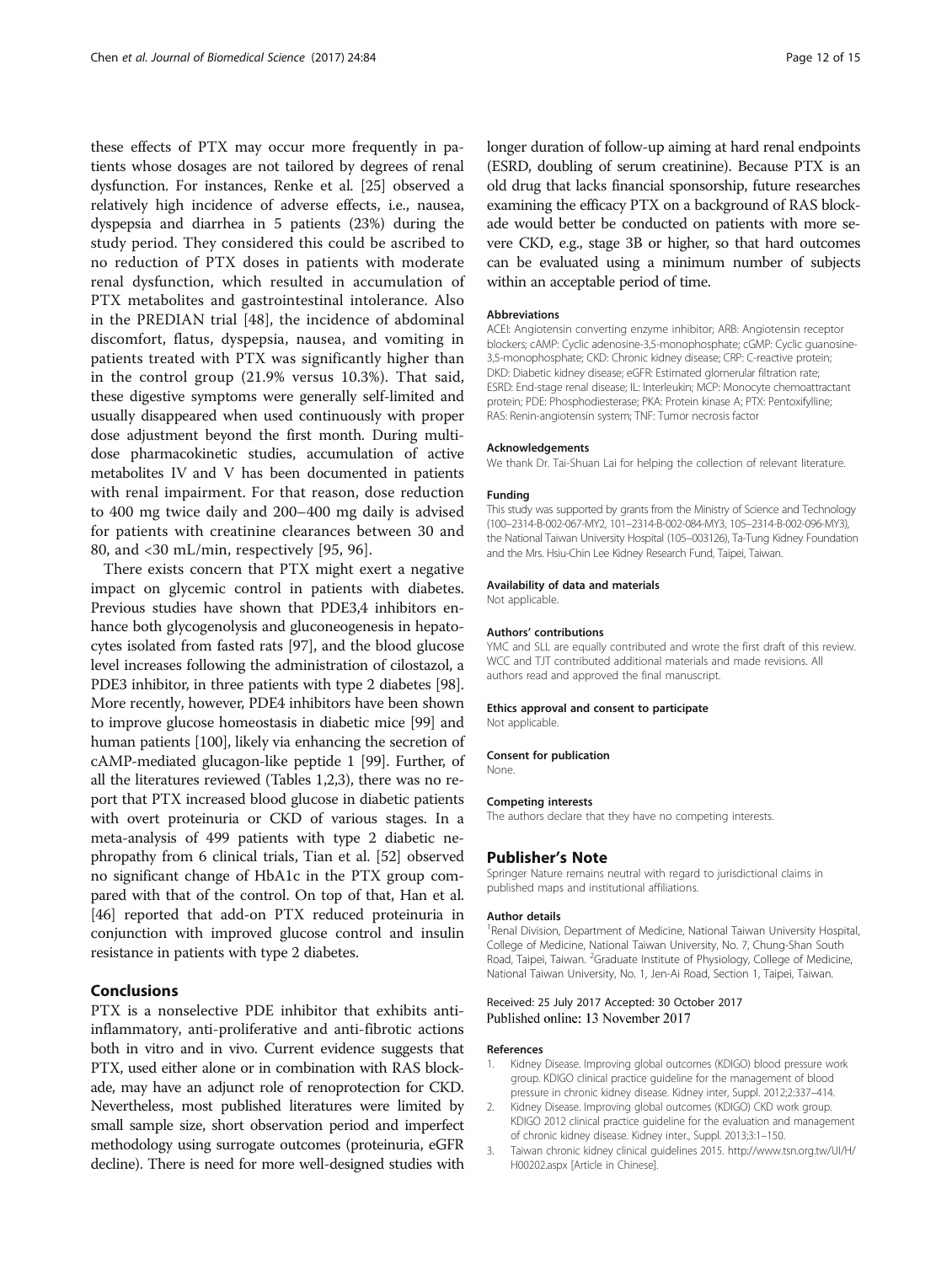- <span id="page-12-0"></span>4. Remuzzi G, Benigni A, Remuzzi A. Mechanisms of progression and regression of renal lesions of chronic nephropathies and diabetes. J Clin Invest. 2006;116:288–96.
- Usuelli V, La Rocca E. Novel therapeutic approaches for diabetic nephropathy and retinopathy. Pharmacol Res. 2015;98:39–44.
- 6. Wanner C, Inzucchi SE, Lachin JM, Fitchett D, von Eynatten M, Mattheus M, Johansen OE, Woerle HJ, Broedl UC, Zinman B, EMPA-REG OUTCOME Investigators. Empagliflozin and progression of kidney disease in type 2 diabetes. N Engl J Med. 2016;375:323–34.
- 7. Fernandez-Fernandez B, Ortiz A, Gomez-Guerrero C, Egido J. Therapeutic approaches to diabetic nephropathy - beyond the RAS. Nat Rev Nephrol. 2014;10:325–46.
- 8. Maas RJ, Wetzels JF. Glomerular disease in 2016: new advances in the treatment of glomerular disease. Nat Rev Nephrol. 2017;13:65–6.
- 9. Lee SY, Kim SI, Choi ME. Therapeutic targets for treating fibrotic kidney diseases. Transl Res. 2015;165:512–30.
- 10. Toth-Manikowski S, Atta MG. Diabetic kidney disease: pathophysiology and therapeutic targets. J Diabetes Res. 2015;2015:697010.
- 11. Carson C, Al-Makki A, Shepler B. Can pentoxifylline be used as adjunct therapy to ACE inhibitors and ARBs in preserving kidney function? J Pharm Pharm Sci. 2016;19:1–7.
- 12. McCarty MF, O'Keefe JH, DiNicolantonio JJ. Pentoxifylline for vascular health: a brief review of the literature. Open Heart. 2016;3:e000365.
- 13. Jacoby D, Mohler ER III. Drug treatment of intermittent claudication. Drugs. 2004;64:1657–70.
- 14. Müller R. Pentoxifylline a biomedical profile. J Med. 1979;10:307–29.
- 15. Ward A, Clissold SP. Pentoxifylline. A review of its pharmacodynamic and pharmacokinetic properties, and its therapeutic efficacy. Drugs. 1987;34:50–97.
- 16. Zhang M, YJ X, Mengi SA, Arneja AS, Dhalla NS. Therapeutic potentials of pentoxifylline for treatment of cardiovascular diseases. Exp Clin Cardiol. 2004;9:103–11.
- 17. Rajendran R, Rani V, Shaikh S. Pentoxifylline therapy: a new adjunct in the treatment of oral submucous fibrosis. Indian J Dent Res. 2006;17:190–8.
- 18. Nasiri-Toosi Z, Dashti-Khavidaki S, Khalili H, Lessan-Pezeshki M. A review of the potential protective effects of pentoxifylline against drug-induced nephrotoxicity. Eur J Clin Pharmacol. 2013;69:1057–73.
- 19. Fan H, Kim SM, Cho YJ, Eo MY, Lee SK, Woo KM. New approach for the treatment of osteoradionecrosis with pentoxifylline and tocopherol. Biomater Res. 2014;18:13.
- 20. Hassan I, Dorjay K, Anwar P. Pentoxifylline and its applications in dermatology. Indian Dermatol Online J. 2014;5:510–6.
- 21. Thursz MR, Richardson P, Allison M, Austin A, Bowers M, Day CP, Downs N, Gleeson D, MacGilchrist A, Grant A, Hood S, Masson S, McCune A, Mellor J, O'Grady J, Patch D, Ratcliffe I, Roderick P, Stanton L, Vergis N, Wright M, Ryder S, Forrest EH, STOPAH Trial. Prednisolone or pentoxifylline for alcoholic hepatitis. N Engl J Med. 2015;372:1619–28.
- 22. Lin SL, Chen YM, Chiang WC, Tsai TJ, Chen WY. Pentoxifylline: a potential therapy for chronic kidney disease. Nephrology (Carlton). 2004;9:198–204.
- 23. Lin SL, Chiang WC, Chen YM, Lai CF, Tsai TJ, Hsieh BS. The renoprotective potential of pentoxifylline in chronic kidney disease. J Chin Med Assoc. 2005;68:99–105.
- 24. Chen YM, Lin SL, Chiang WC, Wu KD, Tsai TJ. Pentoxifylline ameliorates proteinuria through suppression of renal monocyte chemoattractant protein-1 in patients with proteinuric primary glomerular diseases. Kidney Int. 2006;69:1410–5.
- 25. Renke M, Tylicki L, Rutkowski P, Knap N, Zietkiewicz M, Neuwelt A, Aleksandrowicz E, Łysiak-Szydłowska W, Woźniak M, Rutkowski B. Effect of pentoxifylline on proteinuria, markers of tubular injury and oxidative stress in non-diabetic patients with chronic kidney disease - placebo controlled, randomized, cross-over study. Acta Biochim Pol. 2010;57:119–23.
- 26. Badri S, Dashti-Khavidaki S, Ahmadi F, Mahdavi-Mazdeh M, Abbasi MR, Khalili H. Effect of add-on pentoxifylline on proteinuria in membranous glomerulonephritis: a 6-month placebo-controlled trial. Clin Drug Investig. 2013;33:215–22.
- 27. Noel C, Hazzan M, Labalette M, Coppin MC, Jude B, Dessaint JP, Lelievre G. Improvement in the outcome of rejection with pentoxifylline in renal transplantation: a randomized controlled trial. Transplantation. 1998;65:385–9.
- 28. Shu KH, MJ W, Chen CH, Cheng CH, Lian JD, Lu YS. Effect of pentoxifylline on graft function of renal transplant recipients complicated with chronic allograft nephropathy. Clin Nephrol. 2007;67:157–63.
- 29. Hamidian Jahromi A, Kessaris N, Sharifian M, Roozbeh J. Protective effect of pentoxifylline in the kidney perfusion fluid on the transplanted kidney. Saudi J Kidney Dis Transpl. 2009;20:290–1.
- 30. Saran R, Robinson B, Abbott KC, et al. US renal data system 2016 annual data report: epidemiology of kidney disease in the United States. Am J Kidney Dis. 2017;69(suppl 1):S1–S688.
- 31. Cao Z, Cooper ME. Pathogenesis of diabetic nephropathy. J Diabetes Investig. 2011;2:243–7.
- 32. Gnudi L, Coward RJ, Long DA. Diabetic nephropathy: perspective on novel molecular mechanisms. Trends Endocrinol Metab. 2016;27:820–30.
- 33. Navarro-González JF, Mora-Fernández C. The role of inflammatory cytokines in diabetic nephropathy. J Am Soc Nephrol. 2008;19:433–42.
- 34. Shikata K, Makino H. Microinflammation in the pathogenesis of diabetic nephropathy. J Diabetes Investig. 2013;4:142–9.
- 35. Donate-Correa J, Martín-Núñez E, Muros-de-Fuentes M, Mora-Fernández C, Navarro-González JF. Inflammatory cytokines in diabetic nephropathy. J Diabetes Res. 2015;2015:948417.
- 36. Usta Y, Ismailoglu UB, Bakkaloglu A, Orhan D, Besbas N, Sahin-Erdemli I, Ozen S. Effects of pentoxifylline in adriamycin-induced renal disease in rats. Pediatr Nephrol. 2004;19:840–3.
- 37. Chen YM, Ng YY, Lin SL, Chiang WC, Lan HY, Tsai TJ. Pentoxifylline suppresses renal tumor necrosis factor-alpha and ameliorates experimental crescentic glomerulonephritis in rats. Nephrol Dial Transplant. 2004;19:1106–15.
- 38. Rodríguez-Morán M, Guerrero-Romero F. Efficacy of pentoxifylline in the management of microalbuminuria in patients with diabetes. Curr Diabetes Rev. 2008;4:55–62.
- 39. Aminorroaya A, Janghorbani M, Rezvanian H, Aminian T, Gharavi M, Amini M. Comparison of the effect of pentoxifylline and captopril on proteinuria in patients with type 2 diabetes mellitus. Nephron Clin Pract. 2005;99:c73–7.
- 40. Rodríguez-Morán M, Guerrero-Romero F. Pentoxifylline is as effective as captopril in the reduction of microalbuminuria in non-hypertensive type 2 diabetic patients–a randomized, equivalent trial. Clin Nephrol. 2005;64:91–7.
- 41. Navarro JF, Mora C, Muros M, García J. Additive antiproteinuric effect of pentoxifylline in patients with type 2 diabetes under angiotensin II receptor blockade: a short-term, randomized, controlled trial. J Am Soc Nephrol. 2005;16:2119–26.
- 42. Rodriguez-Morán M, González-González G, Bermúdez-Barba MV, Medina de la Garza CE, Tamez-Pérez HE, Martínez-Martínez FJ, Guerrero-Romero F. Effects of pentoxifylline on the urinary protein excretion profile of type 2 diabetic patients with microproteinuria: a double-blind, placebo-controlled randomized trial. Clin Nephrol. 2006;66:3–10.
- 43. Oliaei F, Hushmand S, Khafri S, Baradaran M. Efficacy of pentoxifylline for reduction of proteinuria in type II diabetic patients. Caspian J Intern Med. 2011;2:309–13.
- 44. Ghorbani A, Omidvar B, Beladi-Mousavi SS, Lak E, Vaziri S. The effect of pentoxifylline on reduction of proteinuria among patients with type 2 diabetes under blockade of angiotensin system: a double blind and randomized clinical trial. Nefrologia. 2012;32:790–6.
- 45. Roozbeh J, Banihashemi MA, Ghezlou M, Afshariani R, Salari S, Moini M, Sagheb MM. Captopril and combination therapy of captopril and pentoxifylline in reducing proteinuria in diabetic nephropathy. Ren Fail. 2010;32:172–8.
- 46. Han SJ, Kim HJ, Kim DJ, Sheen SS, Chung CH, Ahn CW, Kim SH, Cho YW, Park SW, Kim SK, Kim CS, Kim KW, Lee KW. Effects of pentoxifylline on proteinuria and glucose control in patients with type 2 diabetes: a prospective randomized double-blind multicenter study. Diabetol Metab Syndr. 2015;7:64.
- 47. Lin SL, Chen YM, Chiang WC, Wu KD, Tsai TJ. Effect of pentoxifylline in addition to losartan on proteinuria and GFR in CKD: a 12-month randomized trial. Am J Kidney Dis. 2008;52:464–74.
- 48. Navarro-González JF, Mora-Fernández C, Muros de Fuentes M, Chahin J, Méndez ML, Gallego E, Macía M, del Castillo N, Rivero A, Getino MA, García P, Jarque A, García J. Effect of pentoxifylline on renal function and urinary albumin excretion in patients with diabetic kidney disease: the PREDIAN trial. J Am Soc Nephrol. 2015;26:220–9.
- 49. Shahidi S, Hoseinbalam M, Iraj B, Akbari M. Effect of pentoxifylline on microalbuminuria in diabetic patients: a randomized controlled trial. Int J Nephrol. 2015;2015:259592.
- 50. McCormick BB, Sydor A, Akbari A, Fergusson D, Doucette S, Knoll G. The effect of pentoxifylline on proteinuria in diabetic kidney disease: a metaanalysis. Am J Kidney Dis. 2008;52:454–63.
- 51. Shan D, Wu HM, Yuan QY, Li J, Zhou RL, Liu GJ. Pentoxifylline for diabetic kidney disease. Cochrane Database Syst Rev. 2012;2:CD006800.
- 52. Tian ML, Shen Y, Sun ZL, Zha Y. Efficacy and safety of combining pentoxifylline with angiotensin-converting enzyme inhibitor or angiotensin II receptor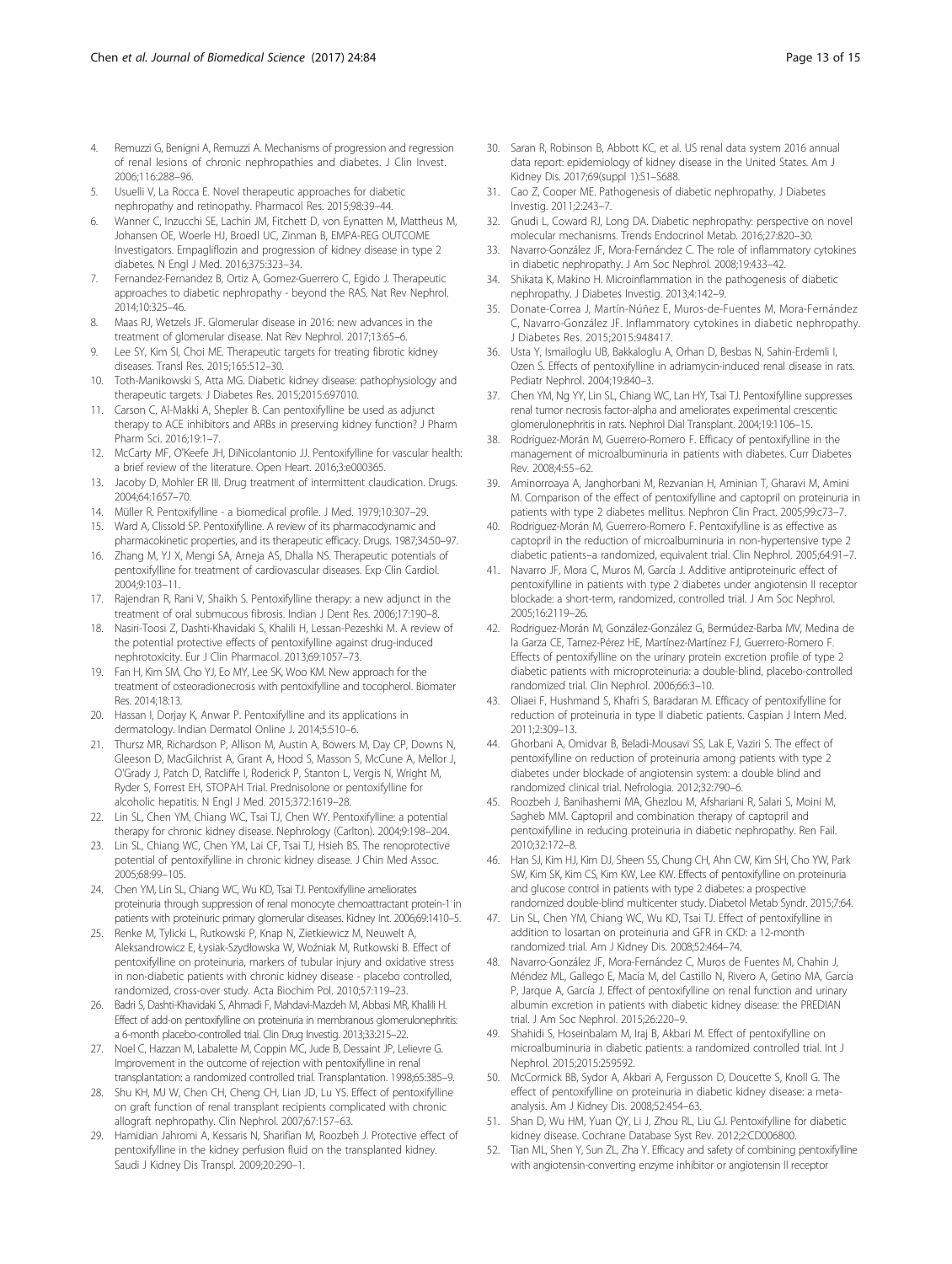<span id="page-13-0"></span>blocker in diabetic nephropathy: a meta-analysis. Int Urol Nephrol. 2015;47: 815–22.

- 53. Jiang X, Zhou S, Yao J, Kong X, Cui M. Effect of pentoxifylline in proteinuric chronic kidney disease: a systematic review and meta-analysis. J Nephrol. 2016;29:653–62.
- 54. Badri S, Dashti-Khavidaki S, Lessan-Pezeshki M, Abdollahi M. A review of the potential benefits of pentoxifylline in diabetic and non-diabetic proteinuria. J Pharm Pharm Sci. 2011;14:128–37.
- 55. Bhanot S, Leehey DJ. Pentoxifylline for diabetic nephropathy: an important opportunity to re-purpose an old drug? Curr Hypertens Rep. 2016;18:8.
- Lai TS, Chiang WC, Chen YM. Pentoxifylline: evidence strong enough for renoprotection? J Formos Med Assoc. 2016;115:591–2.
- 57. Leporini C, Pisano A, Russo E, D'Arrigo G, de Sarro G, Coppolino G, Bolignano D. Effect of pentoxifylline on renal outcomes in chronic kidney disease patients: a systematic review and meta-analysis. Pharmacol Res. 2016;107:315–32.
- 58. Liu D, Wang LN, Li HX, Huang P, Qu LB, Chen FY. Pentoxifylline plus ACEIs/ ARBs for proteinuria and kidney function in chronic kidney disease: a metaanalysis. J Int Med Res. 2017;45:383–98.
- 59. He T, Cooper ME. Diabetic nephropathy: renoprotective effects of pentoxifylline in the PREDIAN trial. Nat Rev Nephrol. 2014;10:547–8.
- 60. Chen PM, Lai TS, Chen PY, Lai CF, Wu V, Chiang WC, Chen YM, KD W, Tsai TJ. Renoprotective effect of combining pentoxifylline with angiotensinconverting enzyme inhibitor or angiotensin II receptor blocker in advanced chronic kidney disease. J Formos Med Assoc. 2014;113:219–26.
- 61. PC W, CJ W, Lin CJ, Pan CF, Chen CY, Huang TM, CH W, Lin SL, Chen YM, Chen L, VC W, NSARF Group. Kidney consortium. Pentoxifylline decreases dialysis risk in patients with advanced chronic kidney disease. Clin Pharmacol Ther. 2015;98:442–9.
- 62. Kuo KL, Hung SC, Liu JS, Chang YK, Hsu CC, Tarng DC. Add-on protective effect of pentoxifylline in advanced chronic kidney disease treated with renin-angiotensin-aldosterone system blockade - a nationwide database analysis. Sci Rep. 2015;5:17150.
- 63. Perkins RM, Aboudara MC, Uy AL, Olson SW, Cushner HM, Yuan CM. Effect of pentoxifylline on GFR decline in CKD: a pilot, double-blind, randomized, placebo-controlled trial. Am J Kidney Dis. 2009;53:606–16.
- 64. Goicoechea M, García de Vinuesa S, Quiroga B, Verdalles U, Barraca D, Yuste C, Panizo N, Verde E, Muñoz MA, Luño J. Effects of pentoxifylline on inflammatory parameters in chronic kidney disease patients: a randomized trial. J Nephrol. 2012;25:969–75.
- 65. Diskin CJ, Stokes TJ, Dansby LM, Radcliff L, Carter TB. Will the addition of pentoxifylline reduce proteinuria in patients with diabetic glomerulosclerosis refractory to maximal doses of both an angiotensinconverting enzyme inhibitor and an angiotensin receptor blocker? J Nephrol. 2007;20:410–6.
- 66. Pichler RH, de Boer IH. Dual renin-angiotensin-aldosterone system blockade for diabetic kidney disease. Curr Diab Rep. 2010;10:297–305.
- 67. Gentile G, Remuzzi G, Ruggenenti P. Dual renin-angiotensin system blockade for nephroprotection: still under scrutiny. Nephron. 2015;129:39–41.
- 68. Keravis T, Lugnier C. Cyclic nucleotide phosphodiesterase (PDE) isozymes as targets of the intracellular signalling network: benefits of PDE inhibitors in various diseases and perspectives for future therapeutic developments. Br J Pharmacol. 2012;165:1288–305.
- 69. Maurice DH, Ke H, Ahmad F, Wang Y, Chung J, Manganiello VC. Advances in targeting cyclic nucleotide phosphodiesterases. Nat Rev Drug Discov. 2014; 13:290–314.
- 70. Schinner E, Wetzl V, Schlossmann J. Cyclic nucleotide signalling in kidney fibrosis. Int J Mol Sci. 2015;16:2320–51.
- 71. Torphy TJ. Phosphodiesterase isozymes: molecular targets for novel antiasthma agents. Am J Respir Crit Care Med. 1998;157:351–70.
- 72. Lugnier C. Cyclic nucleotide phosphodiesterase (PDE) superfamily: a new target for the development of specific therapeutic agents. Pharmacol Ther. 2006;109:366–98.
- 73. Cheng J, Grande JP. Cyclic nucleotide phosphodiesterase (PDE) inhibitors: novel therapeutic agents for progressive renal disease. Exp Biol Med (Maywood). 2007;232:38–51.
- 74. Adderley SP, Sprague RS, Stephenson AH, Hanson MS. Regulation of cAMP by phosphodiesterases in erythrocytes. Pharmacol Rep. 2010;62:475–82.
- 75. Windmeier C, Gressner AM. Pharmacological aspects of pentoxifylline with emphasis on its inhibitory actions on hepatic fibrogenesis. Gen Pharmacol. 1997;29:181–96.
- 76. Lin SL, Chen RH, Chen YM, Chiang WC, Tsai TJ, Hsieh BS. Pentoxifylline inhibits platelet-derived growth factor-stimulated cyclin D1 expression in mesangial cells by blocking Akt membrane translocation. Mol Pharmacol. 2003;64:811–22.
- 77. Chen YM, Chiang WC, Lin SL, Wu KD, Tsai TJ, Hsieh BS. Dual regulation of tumor necrosis factor-alpha-induced CCL2/monocyte chemoattractant protein-1 expression in vascular smooth muscle cells by nuclear factorkappaB and activator protein-1: modulation by type III phosphodiesterase inhibition. J Pharmacol Exp Ther. 2004;309:978–86.
- 78. Lin SL, Chen RH, Chen YM, Chiang WC, Lai CF, KD W, Tsai TJ. Pentoxifylline attenuates tubulointerstitial fibrosis by blocking Smad3/4-activated transcription and profibrogenic effects of connective tissue growth factor. J Am Soc Nephrol. 2005;16:2702–13.
- 79. Matousovic K, Grande JP, Chini CCS, Chini EN, Dousa TP. Inhibitors of cyclic nucleotide phosphodiesterase isozymes type-lIl and type-IV suppress mitogenesis of rat mesangial cells. J Clin Invest. 1995;96:401–10.
- 80. Tsuboi Y, Shankland SJ, Grande JP, Walker HJ, Johnson RJ, Dousa TP. Suppression of mesangial proliferative glomerulonephritis development in rats by inhibitors of cAMP phosphodiesterase isozymes types III and IV. J Clin Invest. 1996;98:262–70.
- 81. Chen YM, KD W, Tsai TJ, Hsieh BS. Pentoxifylline inhibits PDGF-induced proliferation of and TGF-beta-stimulated collagen synthesis by vascular smooth muscle cells. J Mol Cell Cardiol. 1999;31:773–83.
- 82. Chen YM, Chien CT, Hu-Tsai MI, KD W, Tsai CC, MS W, Tsai TJ. Pentoxifylline attenuates experimental mesangial proliferative glomerulonephritis. Kidney Int. 1999;56:932–43.
- 83. Lin SL, Chen YM, Chien CT, Chiang WC, Tsai CC, Tsai TJ. Pentoxifylline attenuated the renal disease progression in rats with remnant kidney. J Am Soc Nephrol. 2002;13:2916–29.
- 84. Ng YY, Chen YM, Tsai TJ, Lan XR, Yang WC, Lan HY. Pentoxifylline inhibits transforming growth factor-beta signaling and renal fibrosis in experimental crescentic glomerulonephritis in rats. Am J Nephrol. 2009;29:43–53.
- 85. DiPetrillo K, Gesek FA. Pentoxifylline ameliorates renal tumor necrosis factor expression, sodium retention, and renal hypertrophy in diabetic rats. Am J Nephrol. 2004;24:352–9.
- 86. Navarro JF, Milena FJ, Mora C, León C, García J. Renal pro-inflammatory cytokine gene expression in diabetic nephropathy: effect of angiotensinconverting enzyme inhibition and pentoxifylline administration. Am J Nephrol. 2006;26:562–70.
- 87. Garcia FA, Rebouças JF, Balbino TQ, da Silva TG, de Carvalho-Júnior CH, Cerqueira GS, Brito GA, Viana GS. Pentoxifylline reduces the inflammatory process in diabetic rats: relationship with decreases of pro-inflammatory cytokines and inducible nitric oxide synthase. J Inflamm (Lond). 2015;12:33.
- 88. Saito Y, Okamura M, Nakajima S, Hayakawa K, Huang T, Yao J, Kitamura M. Suppression of nephrin expression by TNF-alpha via interfering with the cAMP-retinoic acid receptor pathway. Am J Physiol Renal Physiol. 2010;298: F1436–44.
- 89. Chen YM, Chiang WC, Yang Y, Lai CF, KD W, Lin SL. Pentoxifylline attenuates proteinuria in anti-Thy1 glomerulonephritis via downregulation of nuclear factor-κB and Smad2/3 signaling. Mol Med. 2015;21:276–84.
- 90. Sabounjian L, Graham P, Wu L, Braman V, Cheng C, Liu J, Shipley J, Neutel J, Dao M. A first-in-patient, multicenter, double-blind, 2-arm, placebo-controlled, randomized safety and tolerability study of a novel oral drug candidate, CTP-499, in chronic kidney disease. Clin Pharmacol Drug Dev. 2016;5:314–25.
- 91. Deree J, Martins JO, Melbostad H, Loomis WH, Coimbra R. Insights into the regulation of TNF-alpha production in human mononuclear cells: the effects of non-specific phosphodiesterase inhibition. Clinics (Sao Paulo). 2008;63:321–8.
- 92. Kamran MZ, Gude RP. Pentoxifylline inhibits melanoma tumor growth and angiogenesis by targeting STAT3 signaling pathway. Biomed Pharmacother. 2013;67:399–405.
- 93. Konrad FM, Neudeck G, Vollmer I, Ngamsri KC, Thiel M, Reutershan J. Protective effects of pentoxifylline in pulmonary inflammation are adenosine receptor A2A dependent. FASEB J. 2013;27:3524–35.
- 94. Pentoxifylline: adverse effects. (2015). In Micromedex (Columbia Basin College Library ed.) [Electronic version]. Greenwood Village, CO: Truven Health Analytics. Retrieved September 21, 2017, from [http://www.](http://www.micromedexsolutions.com/micromedex2/librarian/PFDefaultActionId/evidencexpert.DoIntegratedSearch#) [micromedexsolutions.com/micromedex2/librarian/PFDefaultActionId/](http://www.micromedexsolutions.com/micromedex2/librarian/PFDefaultActionId/evidencexpert.DoIntegratedSearch#) [evidencexpert.DoIntegratedSearch#](http://www.micromedexsolutions.com/micromedex2/librarian/PFDefaultActionId/evidencexpert.DoIntegratedSearch#)
- Beermann B, Ings R, Månsby J, Chamberlain J, McDonald A. Kinetics of intravenous and oral pentoxifylline in healthy subjects. Clin Pharmacol Ther. 1985;37:25–8.